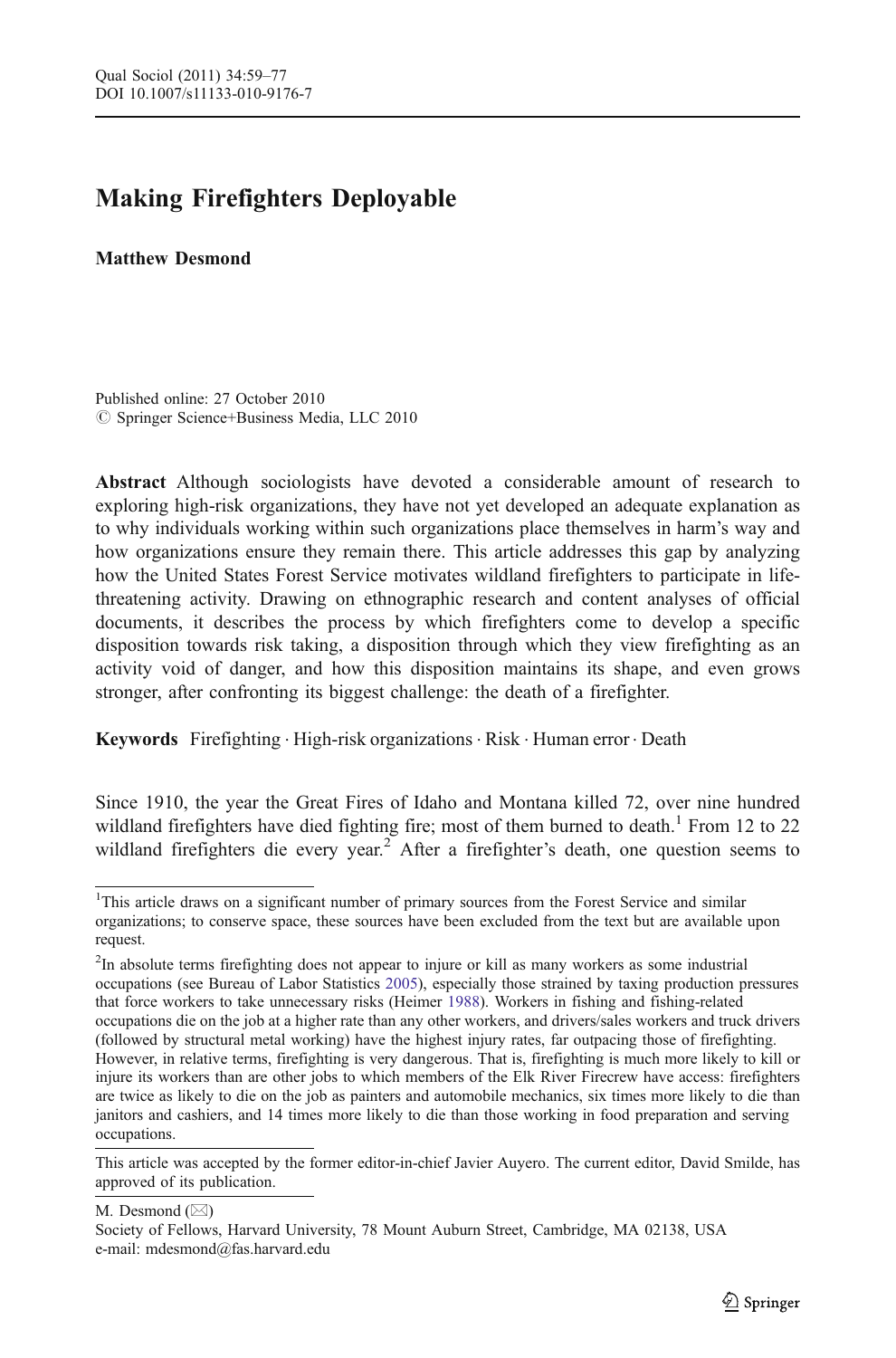resonate above all others: What went wrong? Sociologists (e.g., Driessen [2002](#page-16-0); Vaughan [1997\)](#page-17-0), psychologists (e.g., Weick [1993,](#page-17-0) [1996](#page-18-0)), and journalists (Maclean [1992](#page-17-0), [1999\)](#page-17-0) have pursued this question, attempting to understand why firecrews break down. This article, by contrast, pursues a more fundamental set of questions: How are individuals working in hazardous occupations socialized by their host organizations to perceive safety, danger, and death? In this specific case, how are firefighters socialized to risk by the Forest Service, and what can that teach us about how high-risk organizations motivate workers to undertake life-threatening tasks? $3^3$ 

## Theories of Risk Taking

In his famous essay "Where the Action Is," Goffman ([1967,](#page-17-0) p. 185) sought to uncover individual motivations for risky behavior (or "action"), "activities that are consequential, problematic, and undertaken for what is felt to be their own sake." To Goffman, action could be explained in large part by one's pursuit of character. "The voluntary taking of serious chances," he remarked [\(1967,](#page-17-0) p. 238), "is a means for the maintenance and acquisition of character; it is an end in itself only in relation to other kinds of purpose." One risks to gain social recognition, and he must risk again and again lest this recognition expire. I rely on the masculine pronoun here because the risky activities that commanded Goffman's attention were male-dominated games (e.g., gambling, bullfighting). By "risk" Goffman, by his own admission, meant "men's risk," and by "character" he meant "masculinity." Although space limitations prevent me from lingering on the complexities of Goffman's essay, it is clear that a major thrust of his argument was that the pursuit of masculinity is the driving motivation behind risky behavior.

Ever since Goffman [\(1967](#page-17-0), p. 257) stated that "men must be prepared to put up their lives to save their faces," social scientists have argued that men take dangerous risks in order to acquire masculine recognition (Bourdieu [2001](#page-16-0) [1998]; Kimmel [1994\)](#page-17-0). Most researchers investigating arenas of risky work have suggested that the hallmarks of a good firefighter, police officer, or soldier are hypermasculine traits such as aggressiveness and toughness (Chetkovich [1997;](#page-16-0) Manning [1977](#page-17-0)). The story does not change when we review the literature on dangerous jobs in the industrial sector (e.g., Haas [1972,](#page-17-0) [1977\)](#page-17-0). And several scholars (e.g., Dwyer [1991;](#page-16-0) Paap [2006\)](#page-17-0) have suggested that men working in especially dangerous occupations often ignore safety procedures and refuse to don protective gear to avoid violating a masculine ethos by showing weakness.4

Lacking from these accounts is sufficient attention to the influence of organizations (Heimer [1988;](#page-17-0) Short [1984](#page-17-0)). As Mary Douglas ([1986](#page-16-0), p. 83) points out, "If it is conceded that institutions play any role, then it would follow that much of the inquiry about risk perception has been applied to the wrong units, to individuals instead of institutions." Of course, ever since the work of Coleman [\(1974](#page-16-0)) and Perrow ([1999](#page-17-0) [1984]), social scientists increasingly have turned to high-risk organizations, investigating the factors that lead to system breakdowns and successes (e.g., Clarke [2005](#page-16-0); Vaughan [1996](#page-17-0); Weick [1993\)](#page-17-0). These

<sup>&</sup>lt;sup>3</sup> I prefer the term "motivates" because it occupies a delicate position between volunteerism and determinism. One is motivated when an outside force (e.g., an organization) nudges one toward a position or course of action to which one already is predisposed, which firefighters indeed were (see Desmond [2007\)](#page-16-0).<br><sup>4</sup> Another theory of risk taking is exemplified by Georg Simmel's [\(1959](#page-17-0) [1911]) writings on adventure and

has to do with self-actualization (Lyng [2004\)](#page-17-0). As this theory has been employed mainly by analysts investigating risky leisure activities, (e.g., skydiving), this article concentrates primarily on the theory of risk taking exemplified by Goffman.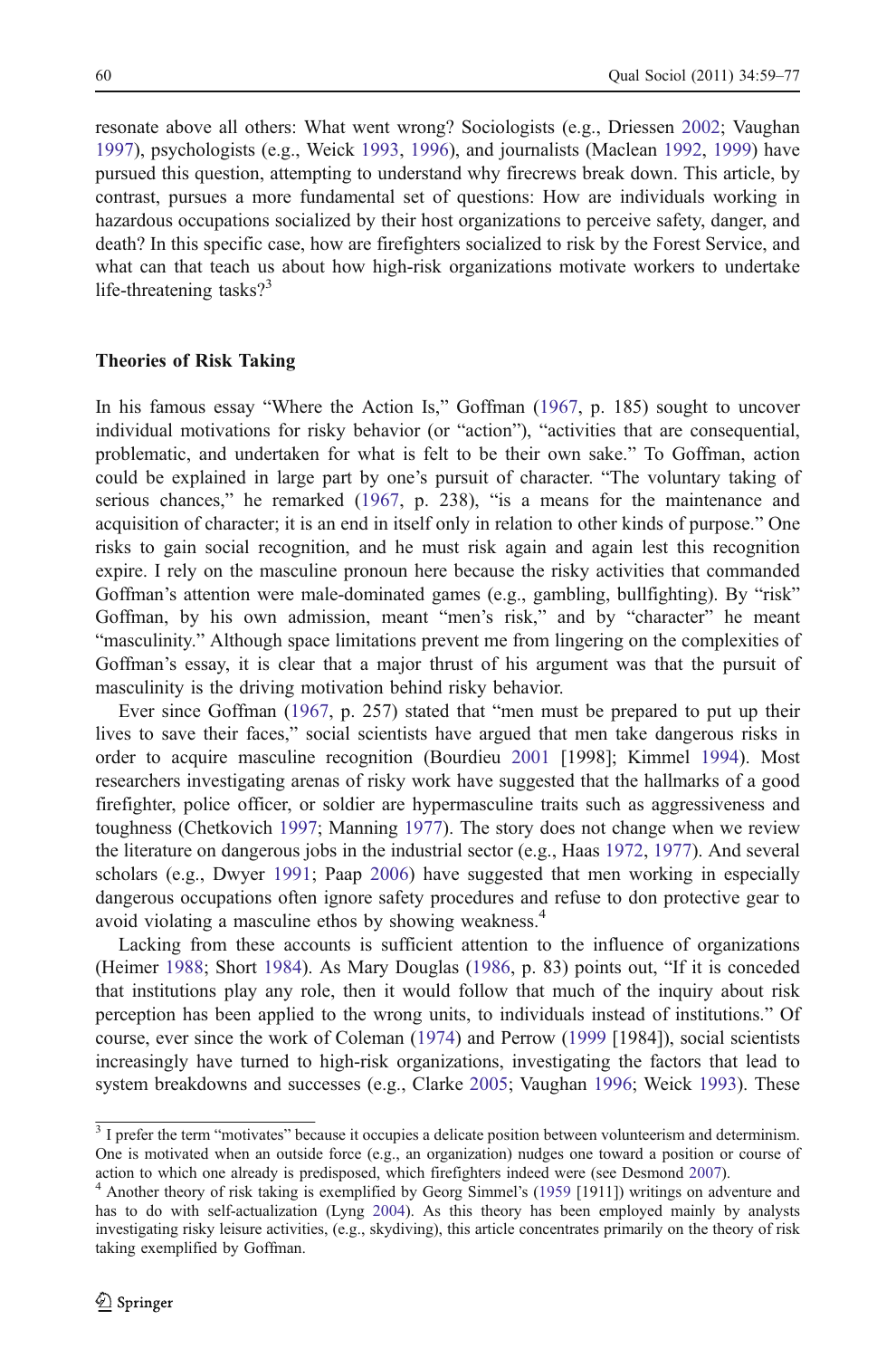scholars have done much to advance our knowledge of how organizations unravel at the seams, sometimes with deadly and far-reaching consequences. Yet they have paid less attention to why individuals working within high-risk organizations place themselves in harm's way to begin with and how organizations make sure they remain there (though see Hutter [2001;](#page-17-0) Vaughan [1996](#page-17-0)).

Thus, many social psychologists, following Goffman, have overlooked processes of organizational socialization, explaining risky behavior by relying on notions of masculine performativity carried out in interactional contexts. Though many organizational sociologists have paid attention to such processes, they have been more concerned with how highrisk organizations succeed or fail than with how they socialize workers to risk. In this article, I attempt to offer insight into how organizations shape workers' perceptions in such a way as to ensure they place themselves in harm's way and stand firm when things begin to fall apart.<sup>5</sup> After a discussion on method, I explain how the Forest Service socializes firefighters to understand risk. I then evaluate the degree to which firefighters accept this socialization process, demonstrating that they are trained to view firefighting as an activity dangerous only for the incompetent and exploring how this position holds up when confronted with the death of a firefighter.

Traditional theories of risk-taking that decontextualize risk by grouping all types of risktakers (e.g., firefighters, soldiers, bull-fighters, drug dealers, downhill skiers) into a unified class supposedly driven to the edge by some single, ascendant motivation—"adrenaline," "masculinity," "character"—overlook processes of organizational socialization. But if we wish to comprehend how professional risk-takers understand and acclimatize to perils of their professions, we must dissect the internal logic of their host organizations. This paper argues that the US Forest Service—an organization known for its ability to successfully "[inject] its own outlooks into its men" (Kaufman [1960,](#page-17-0) p. 237)—exerts considerable influence over the workers who come under its command. It equips firefighters not only with a skill set to deploy on the line but also with a tailored mode of thinking through which firefighting fatalities become, not inevitable outcomes of placing oneself between one of nature's most devastating forces and that which it seeks to destroy, but wholly preventable consequences brought about by the incompetence of the dead.

### Methods and Setting

Mine was full immersion fieldwork—the method that requires investigators to become, as completely as possible, that which they wish to understand (cf. Wacquant [2004\)](#page-17-0)—of a wildland firefighter crew attached to the Elk River Fire Station, an isolated compound situated in the woodlands of northern Arizona. A member of the firecrew, I worked, ate, slept, socialized, and fought fire with the 14 other men stationed there. Most of my crewmembers were in their late teens and early twenties, although one was 40 and another 55. These two older men had over 20 years of experience, while, for the rest of the crew, the modal number of seasons was three. The Elk River Crew was racially diverse—comprised of Native Americans, Hispanics, blacks, and whites—and most crewmembers came from working-class homes, though all came from rural America. With respect to age, gender, and class characteristics, the Elk River Firecrew is fairly representative of other wildland

<sup>&</sup>lt;sup>5</sup> In the interest of space, I must bracket questions of selectivity (e.g., what brings people to this line of work), which I have addressed elsewhere (Desmond [2007\)](#page-16-0), and focus instead on what happens to people once they commit themselves to firefighting.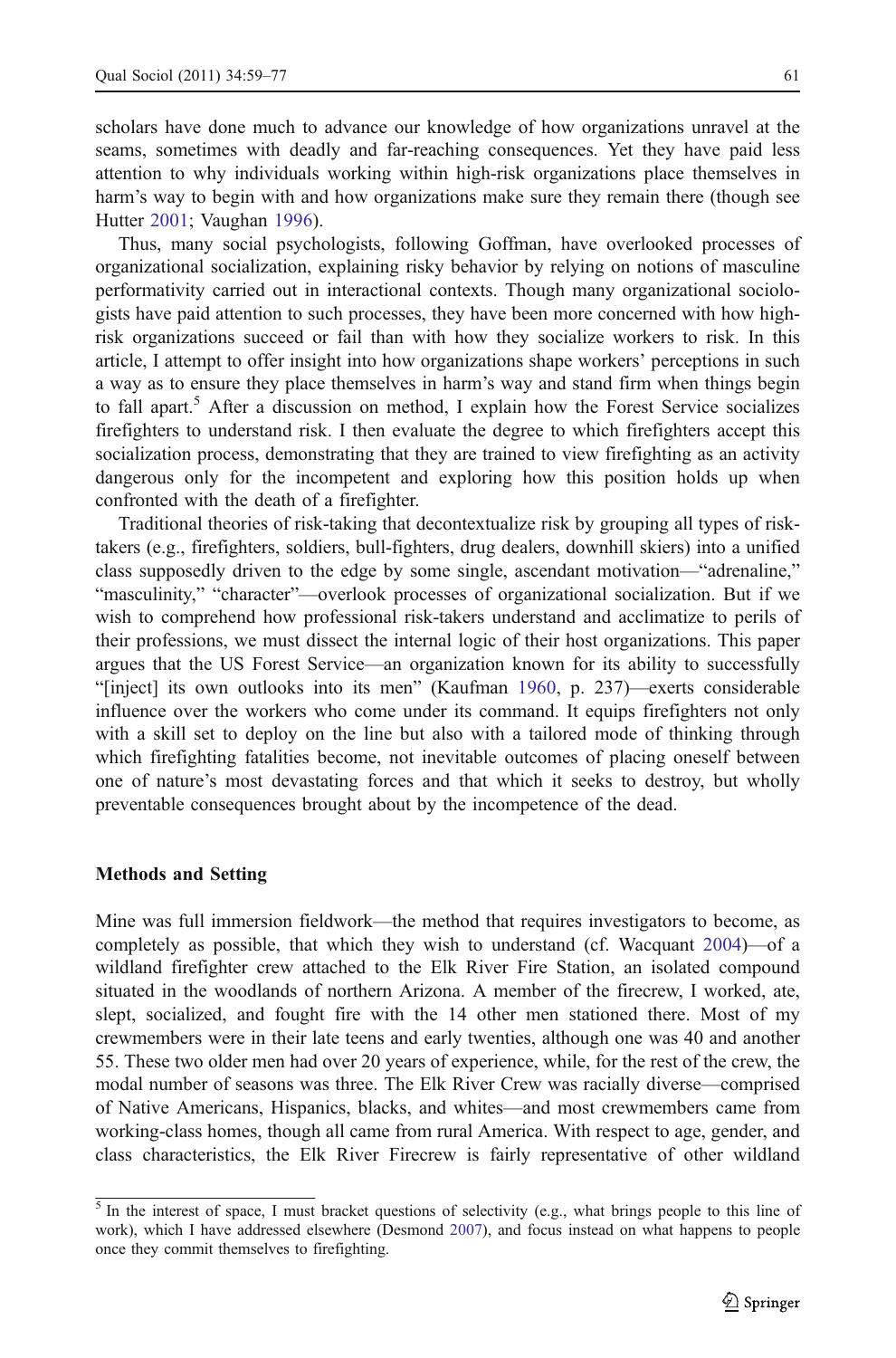firefighting crews, in particular, and other workforces staffing high-risk organizations, in general (Bureau of Labor Statistics [2005;](#page-16-0) US Office of Personnel Management [2004](#page-17-0)).

After securing crewmembers' permission to conduct fieldwork from crewmembers, every day I carried a small notebook and recorded conversations and events. I was able to document interactions as they unfolded or shortly afterward, recording conversations accurately. This was not always possible, especially when firefighting. In such cases, I took notes during breaks and after my crew and I were dismissed, double-checking my representations with crewmembers.

Although all data recorded here are drawn from the summer of 2003, I had served as a wildland firefighter at Elk River before (from 1999 to 2000, and again in 2002). While my insider status offered me several advantages—I was able to earn the trust of my crewmembers quickly, and my prior experience and certification allowed me to be a full participant—it also came with disadvantages. Namely, when the field is familiar, one is more likely to leave unexplored commonsense ways of viewing the world. Although I attempted to objectify how the Forest Service conditioned my thinking throughout my fieldwork, I suspect that interactions that would have piqued an outside observer's curiosity eluded my scrutiny.

I also conducted in-depth, semi-structured interviews, lasting anywhere from 45 minutes to 3 hours, with all 14 of my crewmembers and several Forest Service supervisors. All of the interviews were recorded and, later, transcribed. Although I had entered the field with a set of interview questions in hand, many of these questions were tweaked or discarded altogether as more interesting ones emerged from fieldwork. Ethnography, after all, is never fully inductive or fully deductive but a determined search in which deductive orientations, with loyalties to theory, and inductive orientations, with loyalties to the field, join together in a dialectical fashion (cf. Burawoy et al. [1991;](#page-16-0) Glaser and Strauss [1967\)](#page-17-0).

Finally, to reconstruct the process through which the Forest Service responds to firefighting fatalities, I collected and analyzed four accident investigation manuals and 21 fatality, entrapment, and injury reports—many hundreds of pages in length—along with dozens of press releases and materials I received in training courses. After leaving the field, I coded these documents based on themes that emerged during my ethnography, documenting, in particular, those having to do with socializing firefighters to dangerous work. These documents provide insight into routinized organizational processes and formal protocols actuated after a firefighter is injured or killed, revealing something about how the Forest Service "thinks" (Douglas [1986\)](#page-16-0) and which pieces of information it selects to pass along to its on-the-line workers (and which it obstructs from view). These processes and protocols are juxtaposed against my crewmembers' interpretations of them to reveal the degree to which firefighters accept the common sense of their host organization.

### Training

During my first few days back on the job in the summer of 2003, I sat through Safety Refresher Training with some other crewmembers from Elk River and Jameson, a neighboring station. All returning firefighters were required to enroll in this 2-day course, where firefighting fundamentals were reinforced. The instructor handed each of us a 24-page booklet titled "Think While You Fight Fire," which would serve as our training guide. The booklet began grimly, citing statistics on firefighting fatalities, entrapments, and shelter deployments. Then it turned swiftly to explaining how we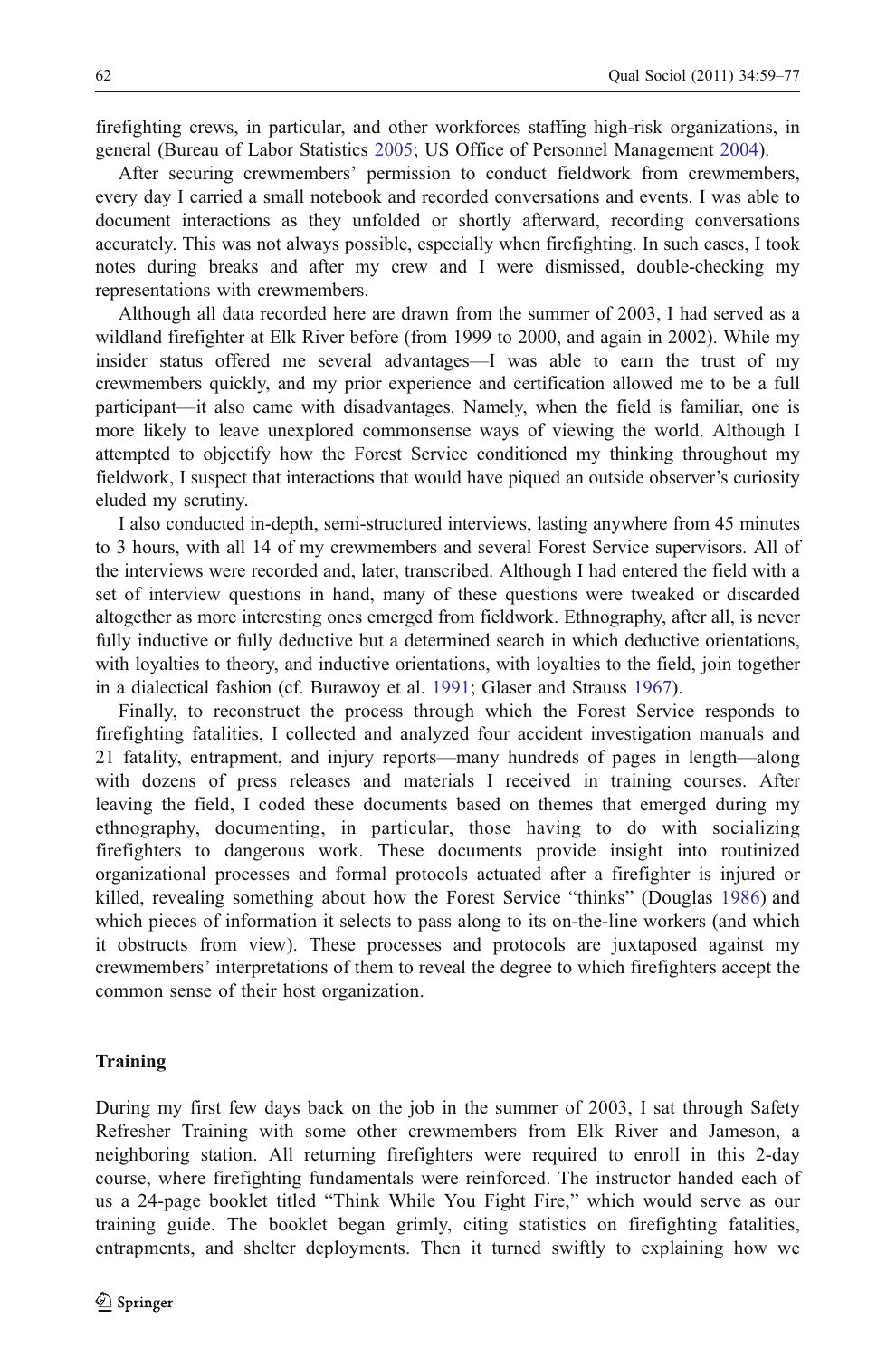could avoid such fates, how firefighters could sidestep the dangers of wildfire and keep themselves safe on the fireline. In so doing, it featured the Ten Standard Fire Orders and the Eighteen Situations that Shout "Watch Out!" or simply the Ten and Eighteen. With the exception of cursory lessons on wildland-urban interface fires and downhill line construction, the whole of our refresher course was devoted to the Ten and Eighteen (Tables 1 and [2](#page-5-0)).

During one exercise, we were asked to apply the Ten and Eighteen to various firefighting scenarios taken from previous seasons, one of which was Colorado's Thirtymile fire, which killed four firefighters in 2001. Our instructor reconstructed the fire and the crew's "fatal mistakes," regularly asking, "Now, if you guys were on the crew, what would you have done differently in that scenario?" Subtly, the instructor found fault with the four dead firefighters and their supporting crew; he drew our attention to their inadequate preparation and multiple violations of the Orders and Situations. And following his example, we began offering criticisms of our own. We would have done better, we assured the instructor; we would have adhered to the Ten and Eighteen—and survived.

In both the 2-day refresher class for returning firefighters and the 2-week basic training course for rookies, the Ten and Eighteen structured training. Firefighters are taught to revere the Orders as rules they must never break and to interpret the Eighteen Situations as dangerous circumstances they should always approach with extreme caution.

#### The Ten and Eighteen

Firefighters are regularly quizzed on their knowledge of the mandates. If crewmembers miss just one Order, they are severely chastised. I learned this lesson the hard way one morning when I failed to recall the third Order after questioned by Rex Thurman, the widely-feared forty-seven-year-old head supervisor of the Elk River Firecrew, questioned me, I failed to recall the third Order. Thurman promptly assigned me and a fellow crewmember, who also failed the test, one hundred pushups, telling us, "Desmond, Masayesva. If you don't want to practice your Fire Orders you can practice with your fire shelters!" What Thurman meant was that ignorance of the Ten and Eighteen would land us in a deadly situation—a situation where we would have to deploy our fire shelters during an entrapment (a firefighter's last resort).

Thurman and other supervisors administered such tests throughout the season because they understood these rules to be a firefighter's safety net—a promise of protection in bold print. As Thurman once put it, while leading a meeting in the conference room, "We can

#### Table 1 The Ten Fire Orders

Fight fire aggressively but provide for safety first. Initiate all action based on current and expected fire behavior. Recognize current weather conditions and obtain forecasts. Ensure instructions are given and understood. Obtain current information on fire status. Remain in communication with crew members, your supervisor and adjoining forces. Determine safety zones and escape routes. Establish lookouts in potentially hazardous situations. Retain control at all times. Stay alert, keep calm, think clearly, act decisively.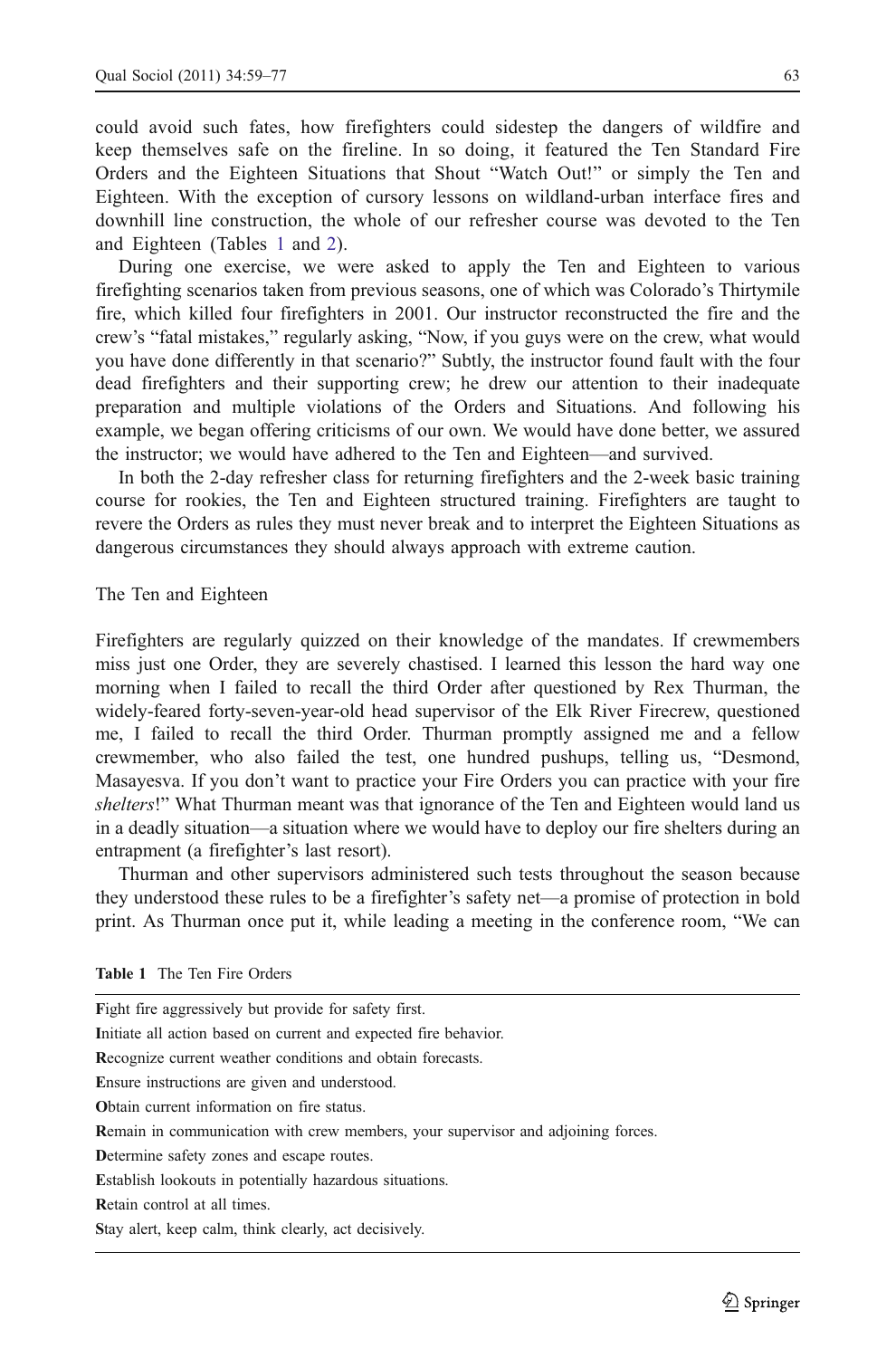1. Fire not scouted and sized up 10. Attempting frontal assault on fire 2. In country not seen in daylight 11. Unburned fuel between you and the fire 3. Safety zones and escape routes not identified 12. Cannot see main fire, not in contact with anyone who can 4. Unfamiliar with weather and local factors influencing fire behavior 13. On a hillside where rolling material can ignite fuel below 5. Uninformed on strategies, tactics, and hazards 14. Weather is getting hotter and drier 15. Wind increases and/or changes direction 6. Instructions and assignments not clear 16. Getting frequent spot fires across the line 7. No communication link with crewmembers or supervisors 17. Terrain and fuels make escape to safety zones difficult 8. Constructing line without safe anchor point 18. Taking a nap near the fireline 9. Building fireline downhill with fire below

<span id="page-5-0"></span>Table 2 The Eighteen Situations that Shout "Watch Out!"

send you to training until we fill up this room with certificates, but unless you know these things, these Ten Orders, these Eighteen Situations, then you're gonna fail. And you're gonna drag down those who are with you to fail. . . . Damn it, we want you here tomorrow. We want you here next year, and it's pretty simple what you have to do to stay safe: Know your Ten and Eighteen."

## Making Luck

If we search for the bedrock understanding on which the Ten and Eighteen rests, we soon discover that accepting these rules requires accepting unspoken institutionalized principles that influence the way firefighters understand risk. These principles primarily personal accountability and individual responsibility—buttress the Forest Service's conception of risk, safety, and death. In this vein, consider how Jack MacCloud, a 49-year-old high-level Forest Service supervisor, responded when I asked him how he stayed safe during his 13 years on the fireline: "Just lucky I guess. But you make your own luck a lot of times. . . . Like, take Rick Lupe, for example." During a prescribed burning operation in a nearby forest, Rick Lupe, a 43-year-old supervisor of an elite firefighting unit, was burned over on May 14, 2003; he would die from his injuries roughly a month later. "Here he goes on a dang prescribed burn, and uh, shit, makes a mistake, basically. And costs him his life. And, he just wasn't so lucky that time. And, you know, we didn't get to talk to him or ask him any questions, so what happened for sure, who knows? . . . So he didn't make any luck for himself that day. . . . The bottom line is that when we are out there fighting fires, we're responsible for our own safety, and we have to make good decisions."

This idea, as MacCloud said, is the "bottom line" of the Forest Service's thinking. If a firefighter falters, it is his own mistake. If he is injured, it is due to his lapse of judgment. This hearty emphasis on personal responsibility undergirds the Ten and Eighteen as well. The Orders say very little about teamwork or communication, reinforcing an emphasis on individual competence much more than cohesion or solidarity—qualities that infuse the necessarily collective act of firefighting. As the authors of a training brochure put it, "Each of the 10 Standard Orders are prefaced by the silent imperative 'YOU,' meaning the on-the-ground firefighters, the person who is putting her or his life on the line!"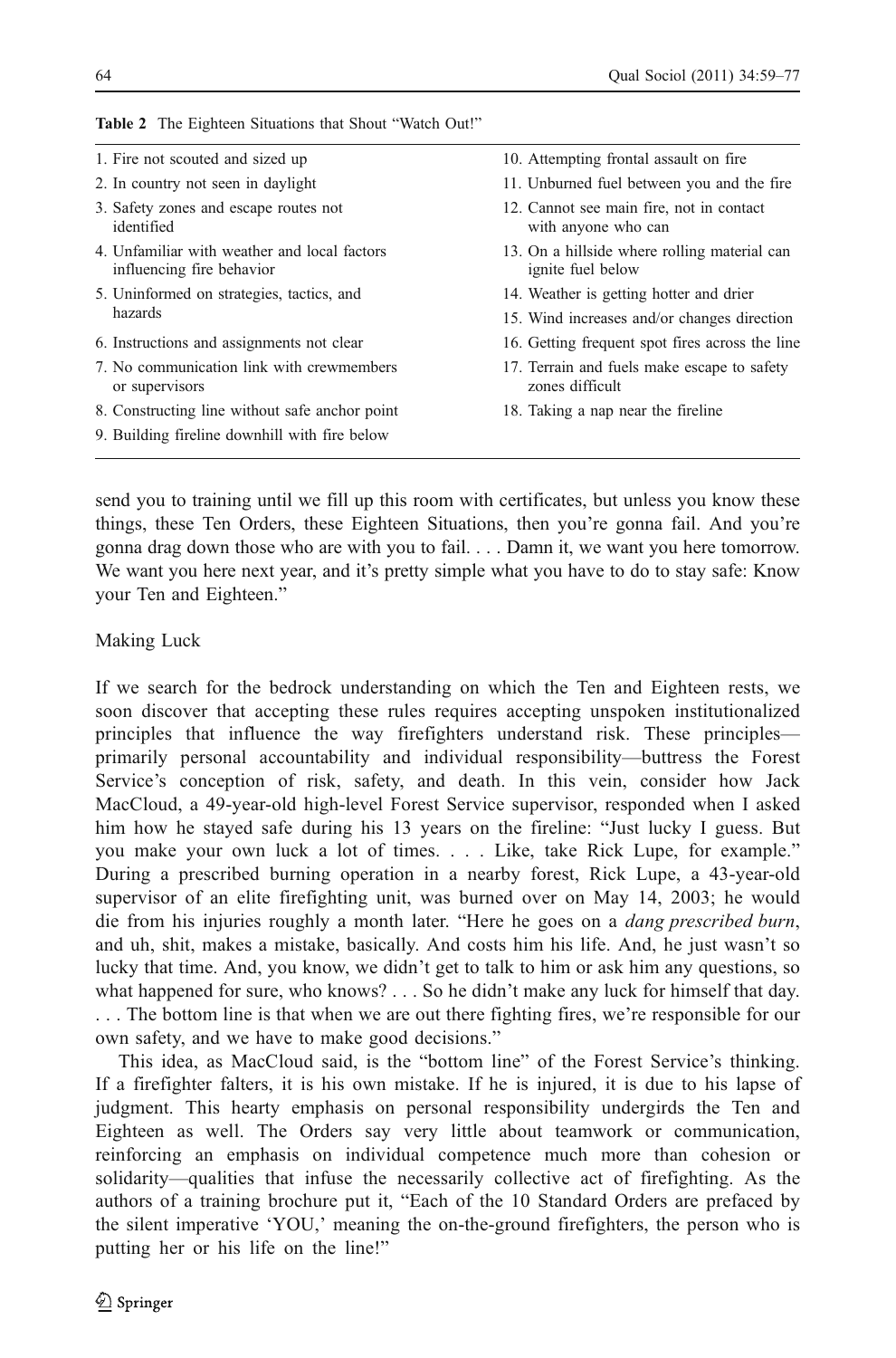#### What is Risk to a Firefighter?

If we acknowledge that the Ten and Eighteen are "ideally possible but practically unattainable" (Manning [1971,](#page-17-0) p. 240)—it is impossible to fight a wildfire without violating at least one Order or Situation—then we reasonably would expect firefighters to look on these rules with suspicion. (Organizational sociologists long have distinguished between the formal perspective of an organization and the perspective of its members [e.g., Powell and DiMaggio [1991;](#page-17-0) Roy [1954\]](#page-17-0).) Although seasonal firefighters sometimes criticized the Ten and Eighteen whereas permanent supervisors were more reluctant to do so, every member of the Forest Service who I met valued these mandates. Consider, for example, how Bryan Keeton, a 22-year-old fourth-season firefighter, answered a brief sequence of Thurman's questions.

"Mr. Keeton," Thurman bellowed in the conference room.

"Yes sir," Bryan answered.

"If you go out here on a fire and get hurt, who's responsible for it?"

"I am!"

"Are they [the Forest Service] going to do anything to me if y'all go out there and get killed?"

"No."

"Why not?"

"Because it's our responsibility."

Although one might think Bryan was providing exactly what the boss wanted to hear, when I asked Bryan on a separate occasion, when we were alone, if injured or deceased firefighters could be said to have faltered in a serious way, his response was strikingly consistent: "Yeah, I mean, you look at the research now, and they give you the Ten and Eighteen, and I'm not trying to sound like Thurman here, but in the research that they have shows that something was broke among those guidelines."

Peter Ferguson, a 27-year-old engine operator, employed a similar logic when making sense of firefighting fatalities: "When they do kill people, and they look in the investigations, that's the first thing they look at: the Ten and Eighteen. They look at how many they broke. Almost always: no lookouts, no escape routes, no safety zones, no communication….They don't have to look any further than that. It was right there in what they'd been taught."

If crewmembers believe in the Ten and Eighteen even though it is impossible to fight a wildfire without violating some of the Orders and Situations, it is because they have internalized the organizational common sense of the Forest Service— the set of unquestioned assumptions beneath organizational behavior and dialogue, tacitly agreed on by members of that organization, that buttresses organizational orthodoxy and ensures consensus between members of the organization. The degree to which individuals comply with the practices and doctrines of an organization depends, above all, on the degree to which they accept the elementary set of givens, the unspoken common code, that makes organizational thinking and behavior possible.

Once crewmembers accept the organizational common sense of the Forest Service, they begin to develop a disposition toward firefighting, a disposition through which they place their faith in their individual abilities alone. And if they are competent, so goes the logic, if they know and observe the Ten and Eighteen, they have nothing to fear from fire. What is surprising about the moments when firefighters do doubt their ability is not the doubt itself—a reaction that seems completely reasonable given their opponent—but the rarity of such moments. Although there are times when they are more cautious, firefighters usually march forward with marked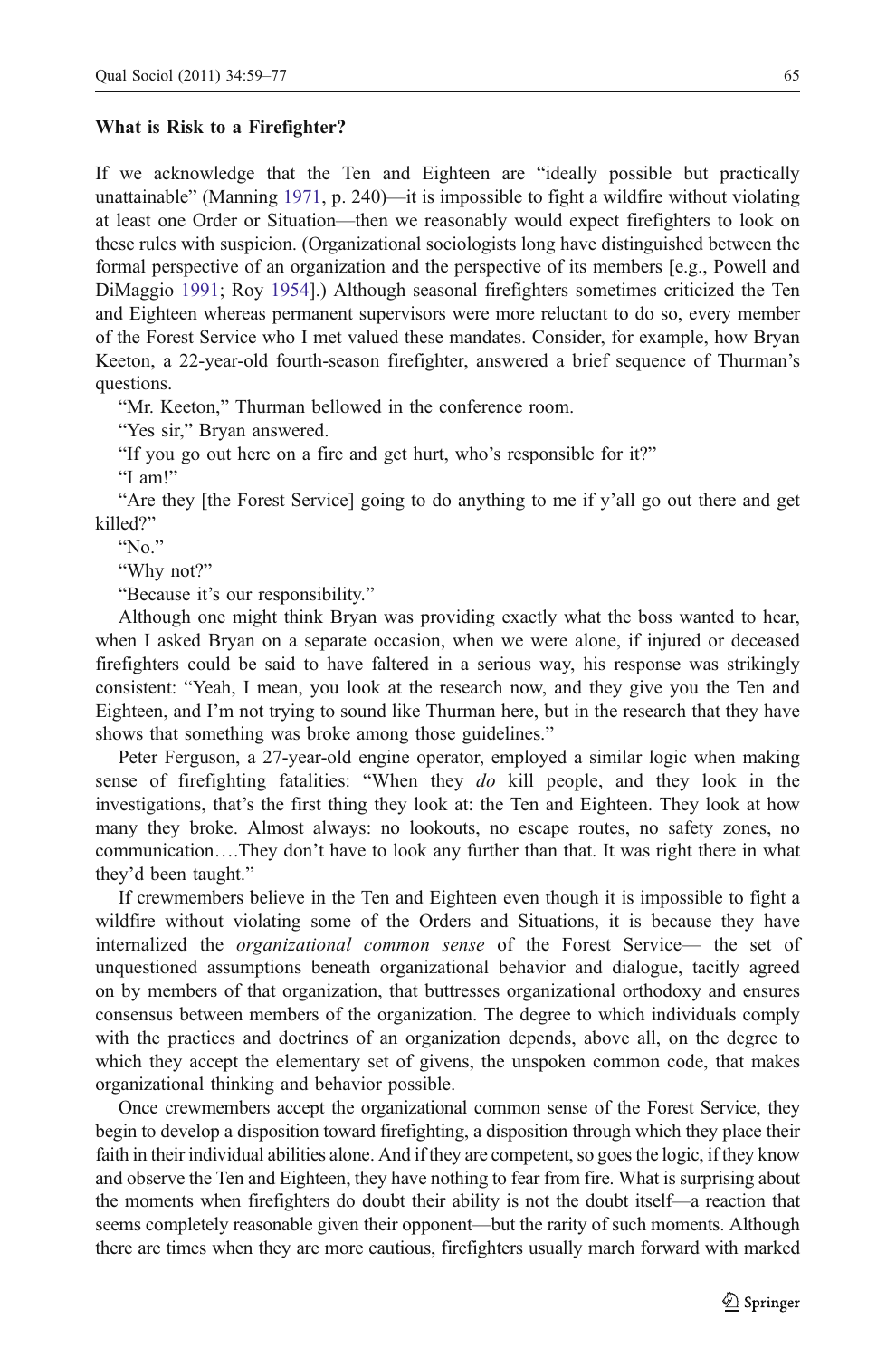confidence. And this is because, although they recognize that fire is not completely within their control, they believe they can rely on their knowledge to steer clear of the deadly flames. George elaborates: "To a point you can control all fire, but in some cases, like last year with the Rodeo-Chediski, that fire was burning so hot, nothing we could do was going to put an immediate stop to that fire. . . .That's one of those cases where you know that if you get in front of it, even on the sides of it, I mean, you're gonna get hurt. . . . So, to a point on fires, you can stop it in certain ways, but when it's burning hot, there's really nothing you can do."

"Were you scared during the Rodeo fire?" I ask.

"No."

"Why not?"

"'Cause, personally, I don't consider my life in danger. I think that the people I work with and with the knowledge I know, my life isn't in danger. . . . If you know, as a firefighter, how to act on a fire, how to approach it, this and that, I mean you're, yeah, fire can hurt you. But if, you know, if you can soak up the stuff that has been taught to you, it's not a dangerous job."<sup>6</sup>

At the center of the logic of firefighting, therefore, lies not the lust for danger, or even the recognition of danger, but a kind of disposition or *illusio* of self-determinacy (cf. Goffman [1967,](#page-17-0) p. 184), a disposition molded by the organizational common sense of the Forest Service that erases the perils of their profession. As Kris put it, "But if you go in with an emphasis on really being alert and really trying to be able to accept if not control your situation and respond to that situation, then I believe you are perfectly safe."

Guided by this belief, crewmembers disrespect firefighters who value bravery over prudence, who think with their guts instead of their heads. Despising the rash paladin, they believe aggression and courage to be *negative* qualities in firefighters. When I asked Donald Montoya, a 22-year-old firefighter in his fourth season, what qualities define a good firefighter, he responded: "Common sense, a great big one. . . . And, I mean, it's pretty cutand-dried what's going to happen . . . so you have to have that common sense."

". . . Have you had an example where you were on a fire or in a sticky situation where you felt that this person, you wouldn't want to listen to that person?"

"Yes, I have had that. We'll be fighting fire, and a tree will be torching, and you say, 'Ok, let's move back,' and someone's saying, 'No.' The other person is thinking about it, you can see the wheels working in their head, saying, 'Hmm,' and the person's saying, 'We

<sup>&</sup>lt;sup>6</sup> I have witnessed firefighters hesitate and doubt their own abilities during moments when things get too hot, when the flames get too violent, when the smoke is too thick, or when something does not feel right. Sometimes, they push forward, feeling disconcerted and edgy. (Once, George, reluctant to take a chain saw to a red-hot log, did so only when Allen, his supervisor, pushed him to.) Other times, they step back and let the fire calm itself. (On another occasion, Bryan, Diego, and Scott attempted to cut off the head of a fast-moving grassfire by punching a scratch line in front of it. They vigorously dug line in front of the fire, but the flame lengths grew and the fire increased in intensity. The firefighters soon found themselves in front of a powerful wave of heat and five-foot flame lengths. Accordingly, all three of the men pulled back and ran to a safe spot. They let the fire die down before returning to the line.) But in all cases, after the action has quelled, there await the Ten and Eighteen, providing firefighters with a vocabulary to make sense of their actions when reflecting, retrospectively, on them (cf. Mills [1940](#page-17-0)). These rules are pre-formed, satisfactory responses to questions, responses that firefighters rely upon to comprehend firefighting as orderly and safe activity. Crewmembers draw upon these vocabularies of motive to interpret, analyze, and justify their actions on the fireline after the smoke settles, and in so doing, they alter these actions by substituting the logic of practice (based on practical strategies) with the logic of procedures (based on rules). How firefighters interpret their actions are not the same as the motivations driving them during the action itself; however, these interpretations, however selective, are crucial to understanding how firefighters make sense of the perils of their profession.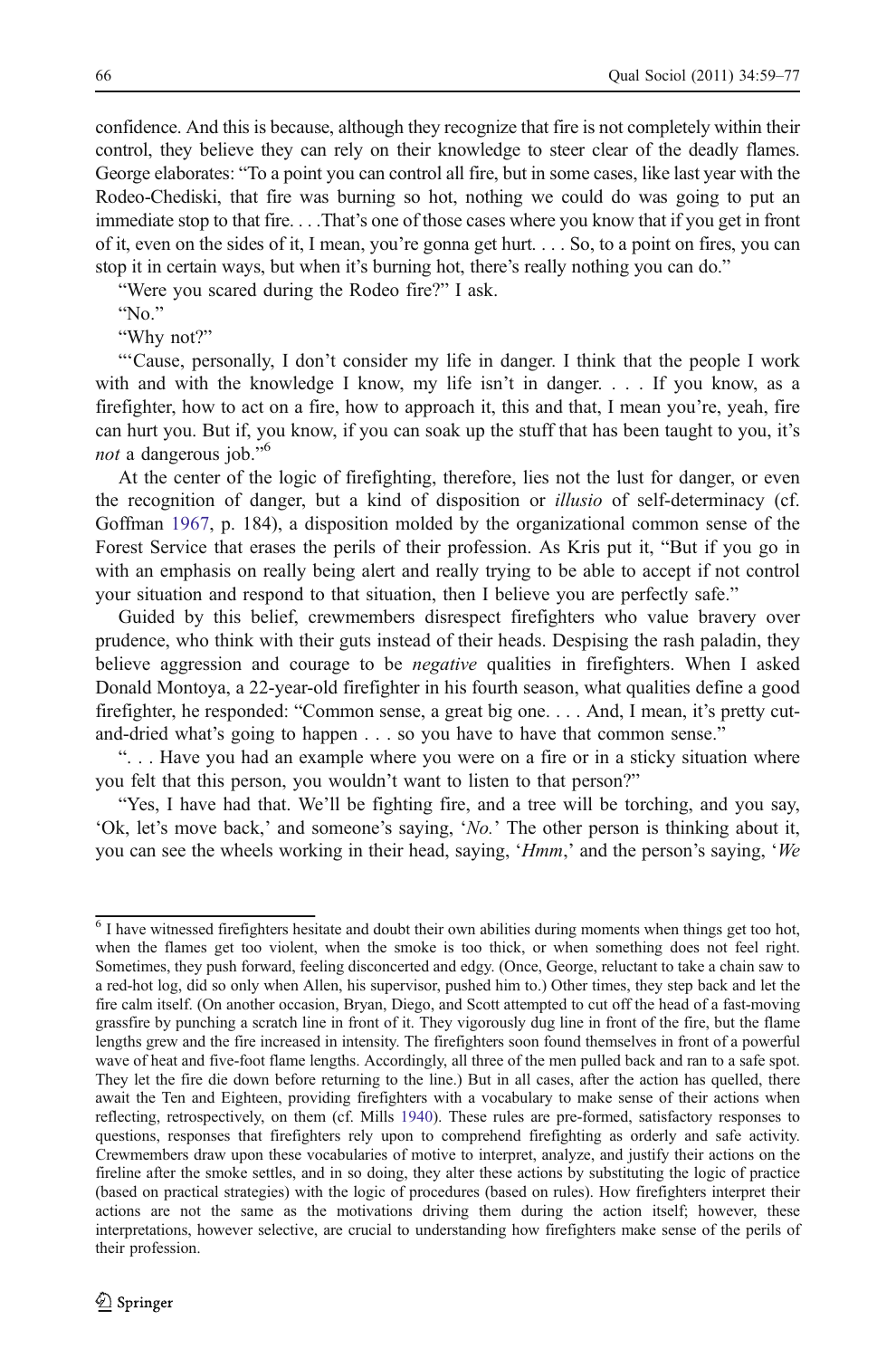can do it! We can do it!' And you say, 'No. Let's get the hell out of here!' . . . That's just someone saying, 'Yeah, I think we can do it.' But you're saying, 'I *seriously* doubt it.'"

Donald does not respect the fearless but fears those who disrespect fire. His crewmembers feel the same way. If the men at Elk River prize competence above all else and perform masculinity through displays of cool-headed skill and restraint in the face of danger—not acts of daring, as previous theories have predicted—it is because they come to understand their enemy as undeserving of their courage.<sup>7</sup> The Forest Service does not train firefighters to be confident when facing wildfire; it trains firefighters to perceive wildfire as something so harmless (for the competent and capable) that confidence is superfluous.

## The Death of a Firefighter

It would be unproblematic for firefighters to maintain that their job lacked danger if no one were ever hurt or killed. But what happens when the body of an experienced firefighter is "burned beyond recognition" and is brought before firefighters? The death of a firefighter poses a significant problem for the organizational common sense of the Forest Service because at first glance it seems to contradict its fundamental tenet: that fire is safe and controllable, that properly trained firefighters should never incur harm on the fireline. If the Forest Service strives to cultivate within firefighters a disposition of self-determinancy, how does the organization react when this disposition faces its biggest challenge, the death of a firefighter?

### Two Eulogies

After Rick Lupe died, the familiar public announcements that usually follow the death of a "public servant" commenced (cf. Goode [1978](#page-17-0)). Newspaper articles explained this "warrior's" death, this "hero's" fall, as the result of a powerful force of nature and nothing else; flags flown over state buildings were lowered to a half-mast; the Fort Apache Indian Tribe declared a month-long mourning period; and Lupe was named "Firefighter of the Year." This external eulogy was the one most people witnessed after Lupe died. The Forest Service presided over many of the ceremonies that constituted the external eulogy, but it also presided over another kind of eulogy, one observed by those who must return to the

 $\frac{7}{7}$  This does not mean that firefighters do not perform masculinity—only that they do so in ways unanticipated by previous literature and conditioned by their host organization. Within the same context, masculinity can express itself in a myriad of ways. Indeed, opposite modes of action can stem from the same motivation: to assert one's masculinity. This occurs, for example, when a teenager chooses to fight another "because real men know how to scrap," while his rival declines the challenge "because real men walk away." (And masculinity perhaps functions just as often as a convenient vocabulary of motive—a reason one applies, post factum, to one's behaviors—as it does a motivation for action [cf. Mills [1940\]](#page-17-0).) My crewmembers understood the act of firefighting as connected to their sense of manhood, not because it required crude bravado or mindless guts but because it allowed them to display clear-headed competence amidst the roar of an emergency. In fact, they sometimes criticize women firefighters, not for their unwillingness or inability to take risks or for their lack of courage, but for being too daring. Consider Peter's comments: "Some of them ladies, they think that since they're women, people look at 'em like, 'Oh, they can't do the job since they're women.' So they, some of them, try to make themselves tougher than they are when all they're going to do is *hurt* themselves. But I think that men are more like, 'Fuck that shit! I'm a fat lazy fuckin' slob. I'm not going to fuckin' hike up that goddamn hill!' . . . You tell that to another *female*, and she—" Peter squeals in a high-pitched voice, "'Oh fuck it, 'cause I'm a female!' And WHOOM, there she fucking goes."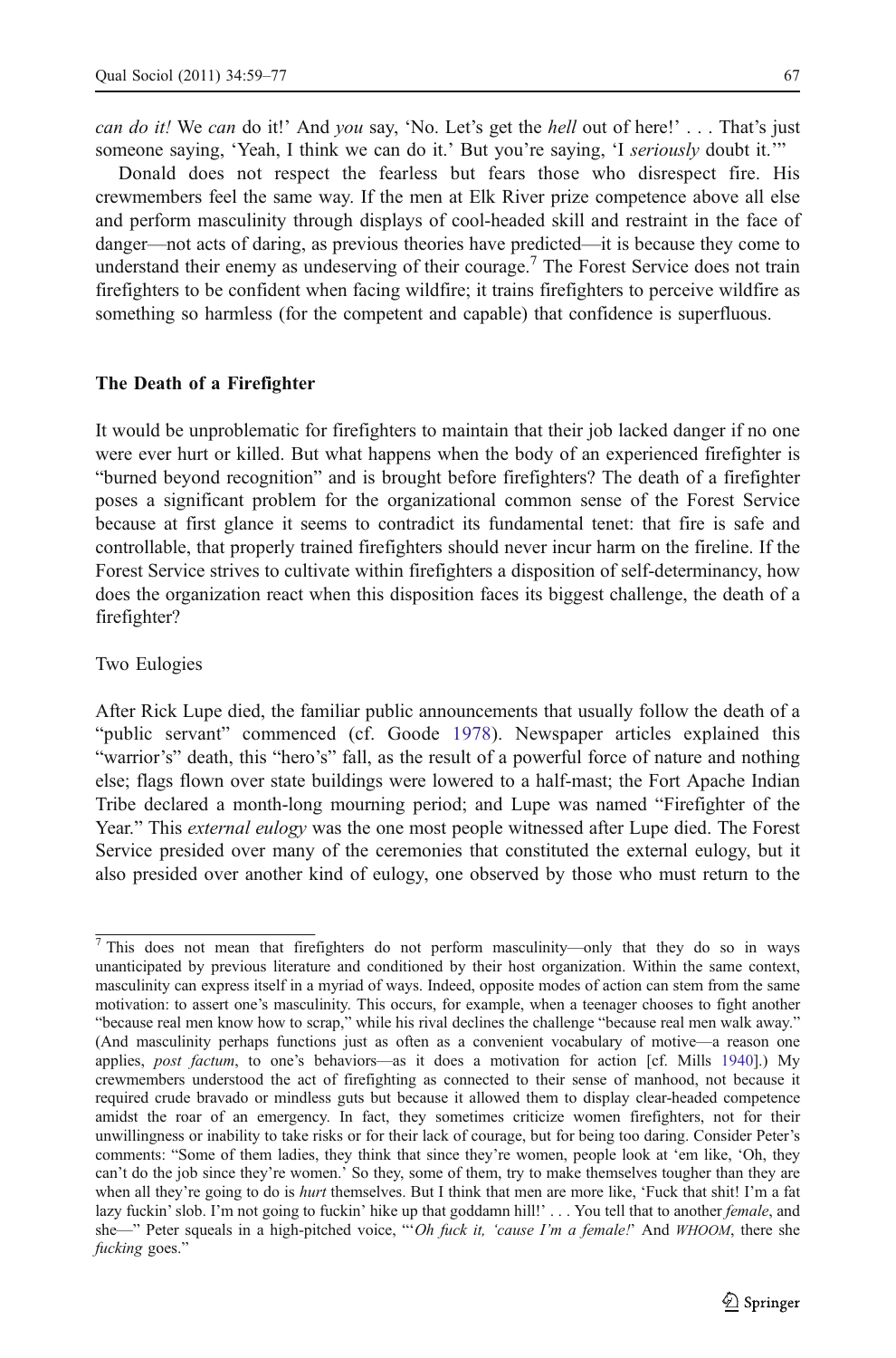line the next day. This *internal eulogy* served a wholly different function and constructed an entirely different picture than the external one.

Fifteen days after Lupe was burned, Ronald Crasser, the head forest supervisor, traveled to Elk River to hold a safety meeting. Among other things, Crasser discussed Lupe's burnover. After explaining vague bits and pieces of the scenario on Sawtooth, he remarked, "There are some things he did wrong, uh, but we don't know what it was because we can't talk to him."

Similarly, Jack MacCloud, as I mentioned earlier, speculated that Lupe's mistakes resulted in him not making "enough luck" for himself on the fireline. And Thurman, for his part, often presided over internal eulogies with statements like this one, tendered shortly after receiving word of two fatalities: "Whether the pilot was at error or the weather contributed, the pilot still should have known better. With the fire in Idaho, if you look at the report, it shows that *they blew it*!" The external eulogy holds firefighters to be innocent victims whose altruistic and sacrificial deaths can be explained simply by the violent and volatile nature of wildfire. The internal eulogy holds them to be failures whose fully preventable deaths were the outcome of incompetence.

In the case of Rick Lupe, Crasser and MacCloud assumed that the findings of the fatality report would support their predictions that Lupe was responsible for his burns. A careful reading of the Sawtooth Mountain Prescribed Fire Burnover Fatality Factual Report, however, reveals that Lupe conducted most of his actions by the book. If this is the case, then why did the supervisors claim that he erred? To answer this question, we must examine the unfolding processes through which the Forest Service manages death—dynamics that come into view after close examination of official documents.

## Processing Death

After any firefighting fatality, and many nonfatal entrapments, an interstate and interagency team of fire behavior analysts, safety officers, chief investigators, and fire operations specialists is dispatched to investigate. Each team bases its investigation on guidelines established in manuals distributed by the Forest Service, the Department of the Interior, and the Bureau of Land Management. Its job is to identify the causes of the accident and to generate recommendations that one hopes will help prevent future incidents.

All the manuals developed to guide accident investigations emphasize the need to identify multiple causes of fatalities. For example, one often-cited manual instructs investigators to organize the causes of an accident into four categories: "people causes," mistakes made by those injured or killed; "management causes," oversights or blunders made by supervisors; "equipment causes," mechanical breakdowns or failures; and "environmental causes," how fire weather or fire behavior functioned as a factor in the accident.

Although such accident investigation handbooks stress the importance of different factors, they devote significantly more attention (and pages) to people causes than to the other types.<sup>8</sup> Moreover, accident investigation manuals not only coach investigators to downplay management, equipment, and environment causes, they also instruct them to think about these factors as somehow linked to people causes. One guidebook directs:

<sup>8</sup> Whereas only a few paragraphs are allotted to examples of management, equipment, and environment causes, handbooks devote several pages of examples to people causes. One manual provides a nine-page list of ways the dead or injured can err, while devoting only one page to managerial causes and no pages to environmental or equipment causes.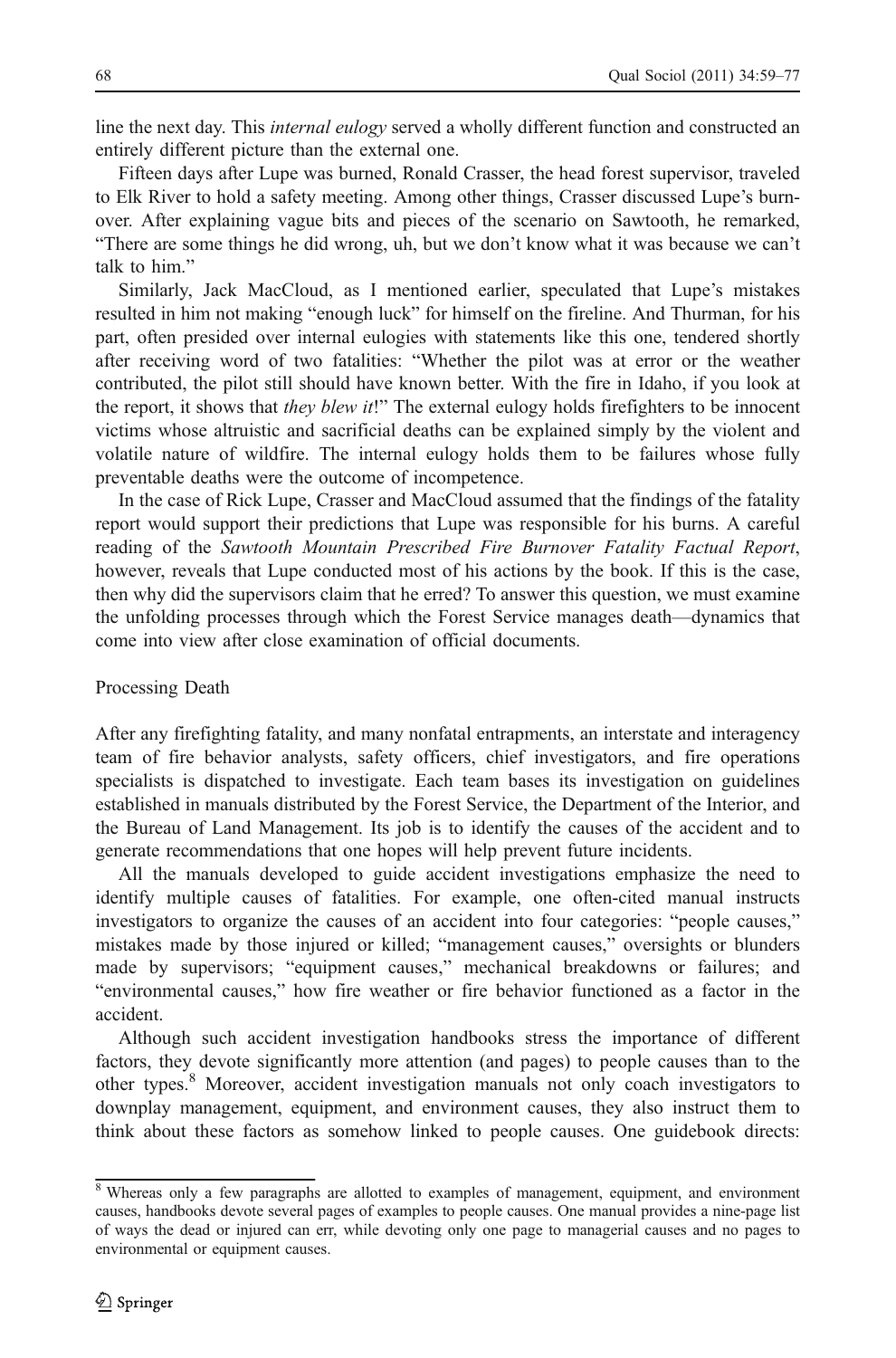"Environmental causes occasionally are the cause of an accident. A lightning strike is the classic example. When this occurs, look for human errors that may have exposed the employee to the environmental hazard." Therefore, if investigative teams follow the instructions set down in their manuals, they will ardently look, while scrutinizing the burn scene, for evidence of incompetence by the dead or injured.

Given this, it is not surprising that many fatality reports focus on the incompetence of the dead, manifest in violations of the Ten and Eighteen. However, all 21 fatality and injury reports that I analyzed also identified management, equipment, or environment factors as consequential causes of the accident. Consider, for instance, the investigative report for Washington's Thirtymile fire of 2001, a report that explains the entrapment in terms of 42 environment causes, 23 equipment causes, 42 people causes, and 36 management causes. Violations of the Ten and Eighteen receive significant attention in fatality reports—after all, as another report put it, these rules "serve as an analytical tool to help assess what errors might have occurred during an incident"—but such violations always are accompanied by other causes.

Sometimes, however, what matters is not the message but the messenger. Because, as one accident investigation handbook instructs, "it is imperative that information about specific entrapments and the 'Lessons Learned' from these situations be disseminated to all firefighters in a thorough and timely manner," information about fatalities is speedily circulated throughout the wildland firefighting community once the investigation is concluded. This is primarily accomplished through truncated reports widely distributed within firefighting organizations in memos and press releases. As information is selectively harvested from the prolix and scholarly fatality reports (rarely read by firefighters) to produce these small and manageable minor reports, a trimming and erasing occurs. Despite the emphasis fatality reports place on the role of poor leadership, broken equipment, or extreme environmental conditions, in the truncated reports these causes regularly (though not always) fade into the background (and sometimes out of existence), while the mistakes of firefighters and low-level supervisors are accentuated. The news release that followed the Thirtymile fire, for example, listed only five "key conclusions" about the causes of the four fatalities: "There were inadequate fire and safety briefings; potential for extreme fire behavior was not accurately assessed; firefighters disregarded 'watch out' situations and the ten fire fighting rules; fire suppression tactics were not reassessed once problems arose during the incident; and there was inadequate preparation for the deployment of fire shelters."

Trimming and erasing continues as this institutional message makes its way into training pamphlets and other official handbooks distributed throughout firefighting organizations. These documents (regularly read by firefighters and assigned in training classes) overlook all other causes and treat people causes as the leading *and only* causes of accidents. The authors of a 14page booklet on fatalities observe, "Many of the wildland fire fatalities from burnovers can be directly attributed to the failure to follow the basic guidelines that are the basis for all wildland fire strategy and tactics: 10 Standard Fire Orders, 18 Situations that Shout 'Watch Out.' ... Self-discipline can reduce fatalities." Another document, which I acquired during basic training, boldly makes the same case: "Fire shelter deployments have always been attributed to violations of the Ten Standard Fire Orders or the Eighteen Situations that Shout Watch Out. . . . [W]hen we violate BASIC SAFETY STANDARDS AND RULES—BAD THINGS HAPPEN! . . . There is no excuse for not doing what we are trained to do, yet we continue to do just that."

We can therefore identify four stages in the organizational process of managing death: investigation, in which a team of professionals advances several factors that led to the fatality, including managerial, equipment, and environmental causes; dissemination, in which trimming occurs, as fatalities often are attributed to the mistakes of firefighters and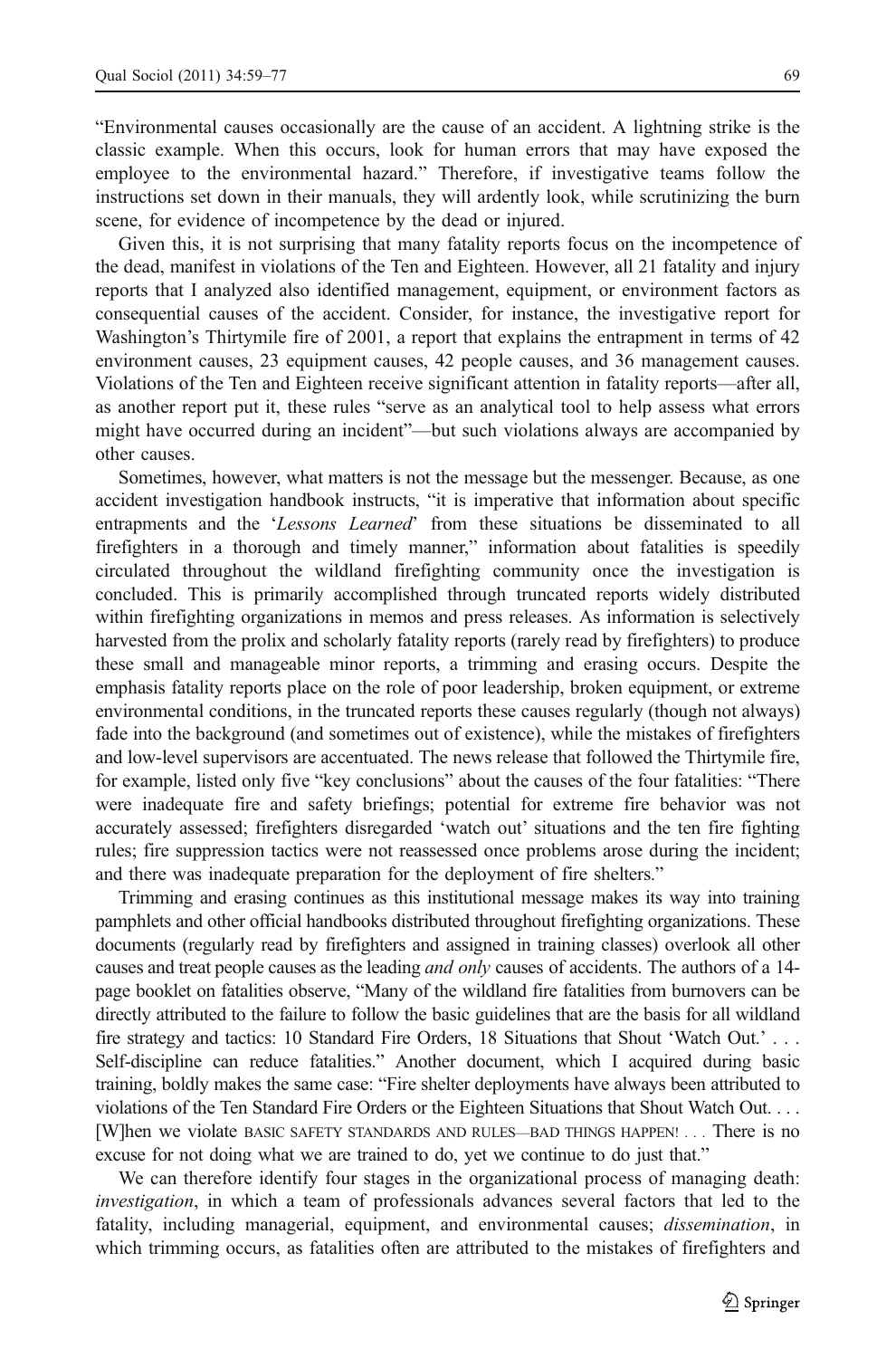low-level supervisors; *generalization*, in which trimming continues, as causes of accidents are reduced to people causes and universal claims about the incompetence of the dead are advanced in widely-circulated training materials and small handbooks; and, finally, reproduction, in which the organization's elite reinforce the internal eulogy of the Forest Service. The multifarious and complex causal factors behind fatalities presented in investigative reports are filtered through the individualizing screen of self-determinancy, and this sanitizing process produces only one clear, consistent, and convincing cause: incompetence of the dead. As we already have seen, some crewmembers would agree with supervisors in perceiving fallen firefighters as incompetents. But to understand their complex perceptions—and, moreover, to apprehend their acceptance of and resistance to the organizational common sense of the Forest Service—we must explore this topic in greater depth.

"The Fault Lays on Everybody"

"Listen up," said Allen, the 55-year-old Elk River supervisor, to a restless firecrew sprawled around the conference room table. "This just came in from over there in Jameson. It's a 'critique of the incident' about two firefighters that died, uh, died up in Idaho."

He put on his bifocals and squinted as he pulled the white pages closer to his face. He began: "During the afternoon of July 22, 2003, an incident occurred on the Cramer fire.... Two firefighters were involved in the incident resulting in two fatalities. . . . At this time, we cannot confirm what took place but will do so as soon as it becomes available. . . . The Cramer fire . . . is burning in extremely steep terrain on the Salmon River front . . .extreme fire behavior was experienced causing 'blow-up' conditions . . . ."

"That sucks," J.J. said.

"Someone fucked up," Donald responded. "I'll tell you what happened: Someone fucked up."

Heads nodded.

Craig Neilson, a 45-year-old fire prevention officer, added, "Their communications might have been fucked. . . . The fire was under them and burned up."

"They probably weren't paying attention," Donald said.

"Were they informed on the current weather conditions?" Craig wondered out loud.

"They're probably stupid. Probably weren't talking to their crew," Peter guessed.

"Yep. They're fuckin' stupid, not talking to anyone. They should've known better than to build a helispot [a makeshift landing spot for helicopters] on top of the fire," said Donald.

Heads continued to nod, and crewmembers soon shifted their attention to another topic. No one spoke a word about the incident for the rest of the day.

When news of the Cramer fire reached my crewmembers, most did not resist the internal eulogy of the Forest Service but participated in it. Although Craig suggested that communication and command failure may have led to the entrapment, Donald and Peter quickly shifted the blame back onto the shoulders of the dead. In this instance, crewmembers transformed equipment causes ("Their communications might have been fucked") and management causes ("Were they informed on the current weather conditions?") into people causes ("They're fuckin' stupid, not talking to anyone").

Although some firefighters entertain as suspicions of powerlessness in the face of wildfire (Peter once told me: "They teach us all this stuff, and what if you do have your communications in place? . . . What if shit *just fucking goes nuts?"*), suggesting the Forest Service should blame less, the majority inclined in the opposite direction. Steve, for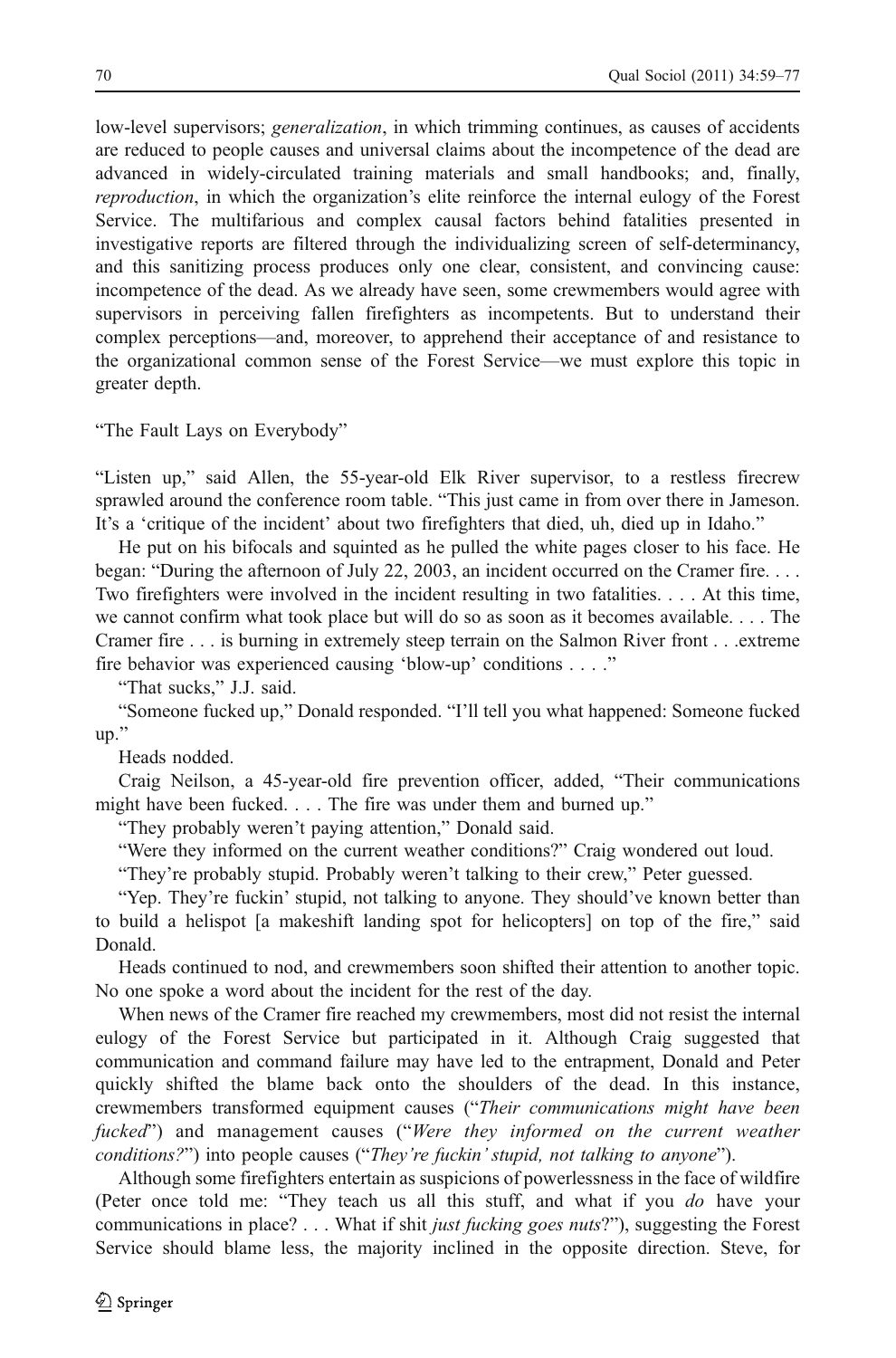example, wanted the Forest Service to blame up, holding administrators responsible for putting firefighters in deadly situations: "If it goes wrong . . . [crewmembers are] gonna be at fault, but who put them in that position? . . . If you [a supervisor] go down there, and you think it's safe, you put 'em down there, it's your fault. ... The fault lays on *everybody.*... It's like Thurman was saying, 'You're responsible for your own safety.' . . . The supervisor should have more responsibility for what happened. But these [crewmembers] aren't stupid."

". . . So if someone dies on a fire, they probably made a serious mistake?" I asked.

"Serious mistakes? I mean, people make the same mistakes on other fires and get away with it, and some people make those same mistakes and they end up getting killed. . . . What's always *really bugged me* is they say . . . to follow these Ten and Eighteen, and *this* one was violated, this one was violated, and this one was violated. That's because on those Ten and Eighteen . . . no matter what . . . they can say that you violated one of those. There's not been *one* instance where some of those wasn't violated." He lowered his voice. "And still, I don't think they really preach those enough. I mean, obviously, those are basically everything in the fire."

#### Erasing Risk by Exaggerating Deviance

Although Steve observed that violations of the Ten and Eighteen can be documented everywhere for anything—which suggests they are vacuous—he went on to reaffirm the importance of these firefighting fundamentals by arguing that the Forest Service should stress the Ten and Eighteen even more. J.J.'s reasoning exhibited a similarly circular pattern. "You can't put the blame on one certain person because, as firefighters, we know what to look for," he told me regarding Thirtymile. "And as supervisors, they know what to look for. And there were a lot of the Ten and Eighteen that were broken. But why didn't the firefighters, uh, so why did the firefighters break them? I know they were tired, fatigued, but I wouldn't use that as a reason or excuse to say, 'Hey, the supervisors burned them up,' because it's as much our job to see what's going on as it is theirs. . . . You know, I trust *one person* and that's myself. It's *all* their fault, from the people that burned up to the supervisors. . . ."

"Right, but have you ever been in a fire where the Ten and Eighteen were broken?" I asked.

"Can't say that I have."

"On every fire that you've been on, has there been a lookout?"

"No. I think on a lot of fires they don't post lookouts. I think more than half the time they don't post lookouts on the fires."

"So does that violate a Fire Order?"

"I guess it does. It does. Lookouts not established or whatever."

"Do you think that you'd ever know if instructions were not given clearly or understood?" I questioned, referring to the fourth Fire Order.

"At the time it happened, if it actually didn't concern me, I don't think I would."

"So would you concede, then, that you've been on fires where Fire Orders were broken?"

"I guess I'd say I would, more than once. And we are breaking them too!"

"On the Beaver Creek fire, we must have broken like ten of the Eighteen, dude," I disclosed, regarding a fire in which my crewmembers and I had to drop our tools and run.

"No joke?"

"No joke."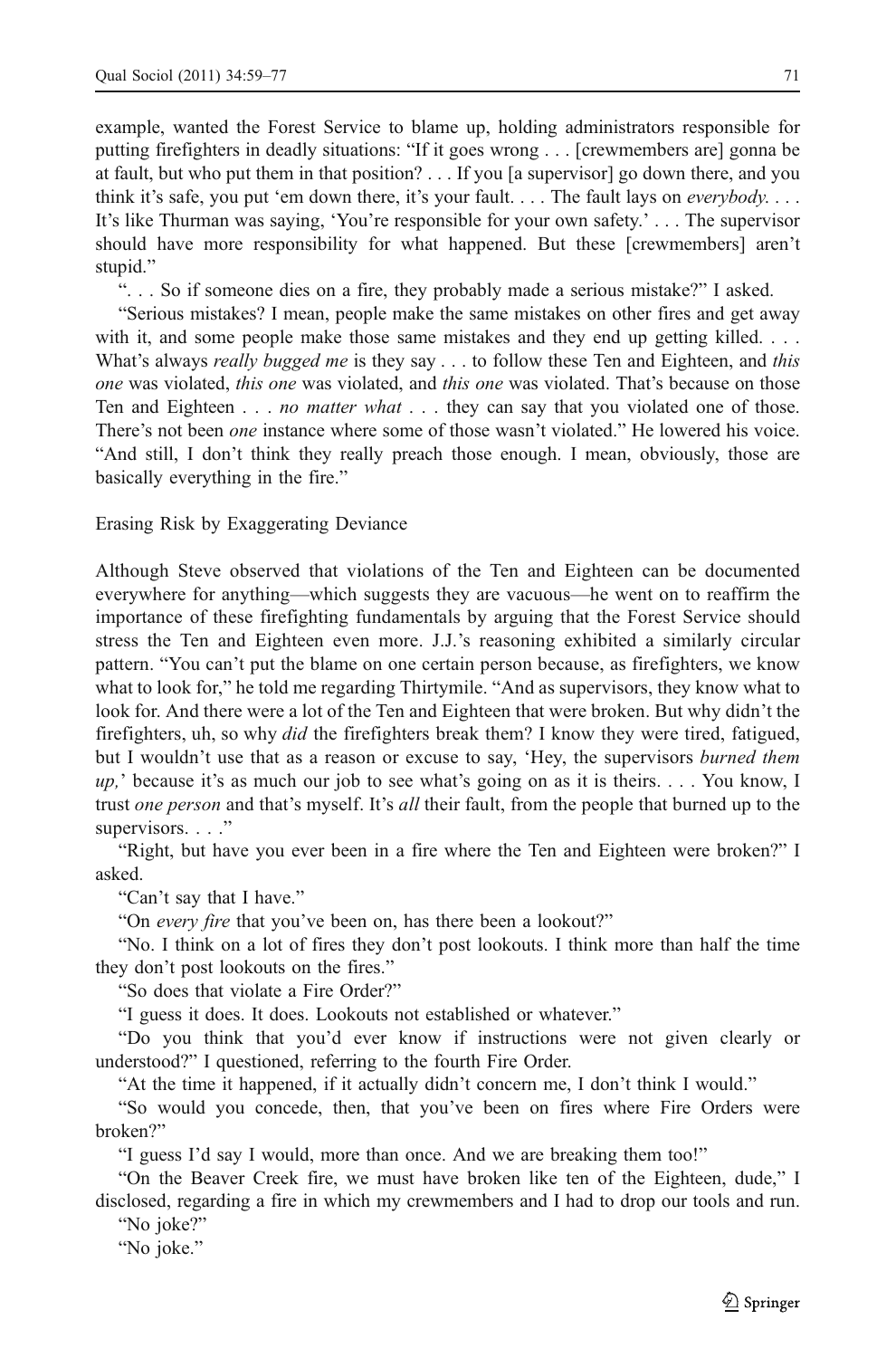"You're lucky that they didn't burn anybody up, you know. I guess it probably happens a lot like that in the Forest Service. I bet more than 90% of the time you're probably breaking a Fire Order on a fire, but you don't hear about it if somebody doesn't die, you know."

"So why do you think we have the Ten and Eighteen?"

"For reason to fall back on," J.J. observed. "Say somebody got burned, well, there's an excuse. 'Oh, it was broke,' you know. 'That's why they burned up, 'cause they broke the Ten and Eighteen.' It's an excuse to fall back on. You'll never hear them say, you know, so and so burned up, you know, because of the *truth*. They're not gonna say, 'Well this person burned because we fucked up.' They are gonna say, 'Ah, they burned because there are all these rules, and they didn't abide by the rules, therefore he burned.' They're not gonna admit they messed up, you know. No, they are gonna find an excuse. That way, they can get their ass out of trouble."<sup>9</sup>

J.J.'s views resembled a labyrinth of mirrors that always reflect back on that which is most familiar. In no more than 2 minutes, J.J. claimed always to abide by the Ten and Eighteen, retracted that claim by guessing that these fundamentals are violated on most fires, placed his faith once again in the Ten and Eighteen in response to my observation about the Beaver Creek fire, then renounced his newfound faith by describing the Ten and Eighteen as empty rules useful only to supervisors for insurance purposes.

When J.J., Steve, and other crewmembers tried to resist the common sense of the Forest Service—when they attempted to challenge the thought categories provided them through all the vehicles of organizational socialization—they quickly discovered that their universe made little sense. To be sure, they did not accept the common sense of the Forest Service without raising skeptical questions and retaining stubborn doubts, but they accepted it nonetheless, because without it fire is a dangerous chaos.

By exaggerating individual deviance, the Forest Service erases risk. This allows firefighters to rub out the dangers of their occupation by concluding that firefighting is dangerous only for the idiotic and the irresponsible. Firefighters are trained to distance themselves from fallen friends and crewmembers (thereby avoiding the consternation that results when one slips his feet into the shoes of a corpse) and instead to clutch onto the belief that, as George once put it, "people are gonna die, but just because *stuff happens*, I mean, it doesn't necessarily mean it's gonna happen to you."

## **Discussion**

Firefighters prize competence and control above all other attributes and (contrary to most accounts) view aggression and courage as negative qualities. The distinctive mark of a good firefighter is his ability to know—not to test—his limits. Far from understanding risk as an avenue to a euphoric "adrenaline rush" or a route to acquiring masculine character, firefighters are socialized to view risk as something that can be tamed, safety as something for which they are personally responsible, and death as completely avoidable through competence. Although there is a long tradition of theorizing commonsense (Bourdieu [2000](#page-16-0) [1997]; Geertz [1983](#page-17-0)), there are relatively few actual empirical accounts of the cultivation of collections of commonplaces deeply recognized, albeit rarely specified, that allow

<sup>&</sup>lt;sup>9</sup> Supervisors never criticized the Ten and Eighteen in this manner. In fact, the elites whom I observed and interviewed seemed to believe in the importance of these rules just as much as (perhaps more than) seasonal firefighters.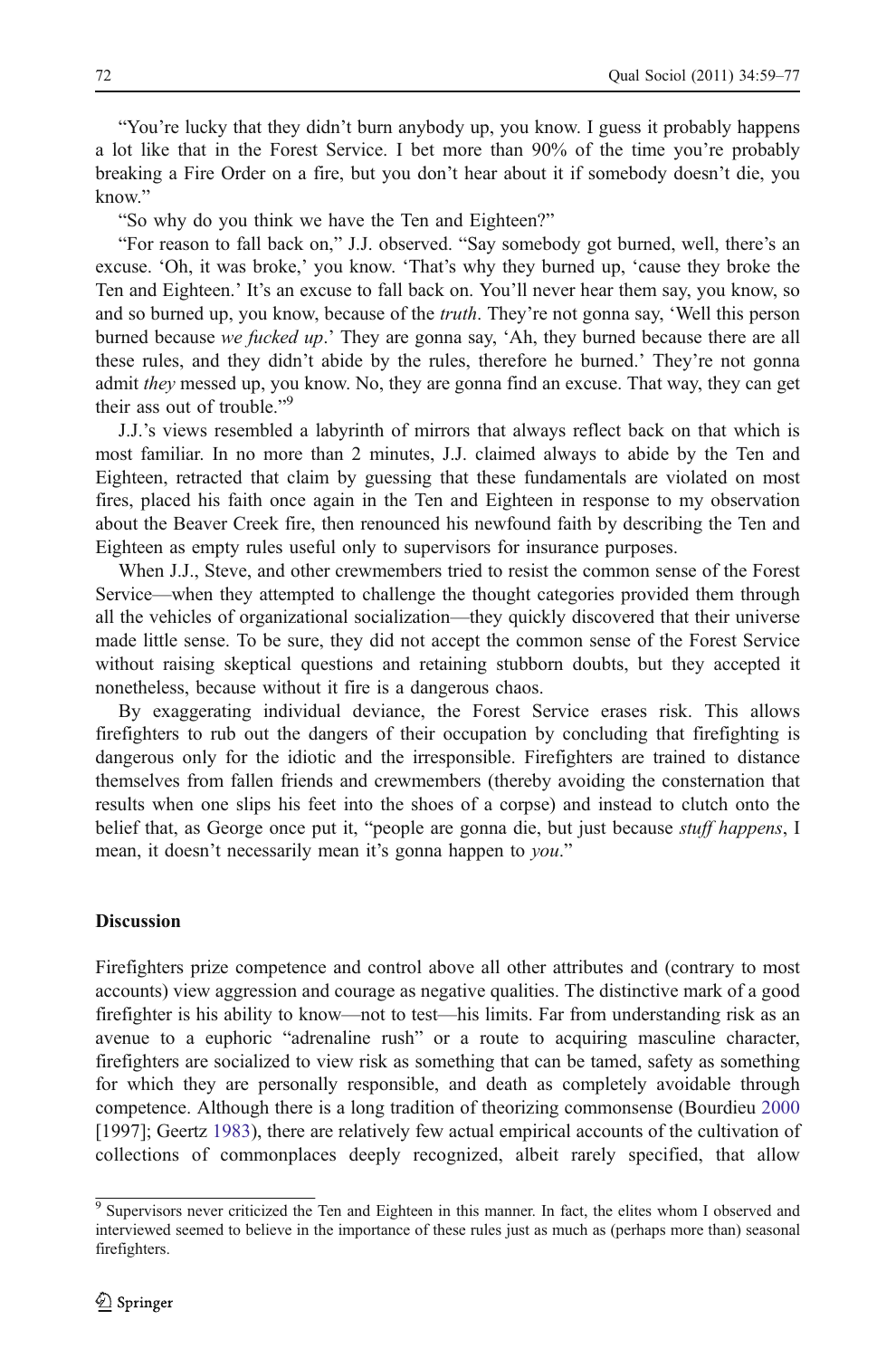organizations to run smoothly and secure worker compliance. I have attempted to offer one here, demonstrating that the Forest Service acclimates firefighters to the perils of their profession by cultivating within them a belief that their job is no more dangerous than the next. When this belief meets its ultimate challenge—the death of a firefighter—the Forest Service reacts by minimizing hazards and exaggerating deviance, thereby allowing firefighters to distance themselves from the dead and the objective dangers of their job.<sup>10</sup>

## The Selective Mimesis of Organizations

As organizational structure is grafted into the social structure, organizational processes of socialization are grounded in processes of socialization at work within society writ large (Meyer and Rowan [1977](#page-17-0); Powell and DiMaggio [1991](#page-17-0); Scott and Meyer [1994](#page-17-0)). Although organizational socialization never can be completely disentangled from cultural socialization, an organization can *select* which aspects of the larger culture it wishes to mimic, endorsing certain elements while rejecting others. The Forest Service chooses from a vast repertoire of culturally-appropriate responses to death and selects certain principles (individualism, self-reliance) over others (solidarity, collectivism, honor) when crafting a firefighter's illusio of self-determinancy. Sometimes it connects to different cultural principles depending on its aims: Whereas the external eulogy gains meaning by connecting to widespread convictions of symbolic honor and masculine sacrifice, convictions linked to ideas of nationalism and heroism, the internal eulogy borrows from ideas of American individualism, autonomy, and responsibility. Through the former, the Forest Service maintains legitimacy with the surrounding community; through the latter, it hopes to gain legitimacy in the eyes of its workers.

Thus, the Forest Service provides firefighters with a cognitive winnowing device, a "focus of attention" (March and Simon [1958,](#page-17-0) p. 152), that espouses a definite response to death (one that harmonizes with American individualism), while discouraging others (which would correspond to equally appropriate cultural beliefs). Indeed, if this were not the case, if firefighters naturally and effortlessly came to such conclusions about risk and death, why would the organization need to dedicate so much effort and so many resources to socializing its workers to think in such a fashion?

The Behavior of High-Risk Organizations

Do other high-risk organizations behave this way? Wildland firefighters differ from many other professional risk takers on at least one important score: they can abandon their tasks if they feel threatened, and they are frequently encouraged to do so. We can imagine a

 $\frac{10}{10}$  One might wonder if, along with my crewmembers, I, too, internalized such a belief during my fieldwork. I did and began questioning how my crewmembers and myself made sense of risk and death, what the latter had to do with the former, and how my thinking had been influenced by the Forest Service only after I witnessed how my crewmembers reacted to Rick Lupe's death. Their reaction produced in me a double effect: I began thinking of ways to reconstruct the logic of firefighting and processes of organizational training and discipline; and I began assuming a skeptical posture toward crewmembers' and supervisors' opinions and injunctions. The question I began asking myself again and again was, "Why do they (and I) think that?" Many fieldworkers have experienced similar encounters, unexpected ethnographic episodes that forced them to reevaluate their own ways of thinking. Full immersion fieldwork often presents the embedded ethnographer with reflexivity-inducing situations, conceptual crises that raze underdeveloped ideas and replace them with new ways of understanding (e.g., Rabinow [1977](#page-17-0)). However, I do not pretend to believe that I have broken completely with the common sense of the Forest Service. If "going native" is nothing more than a chimera for the outside observer, then so too is "going alien" for the inside observer.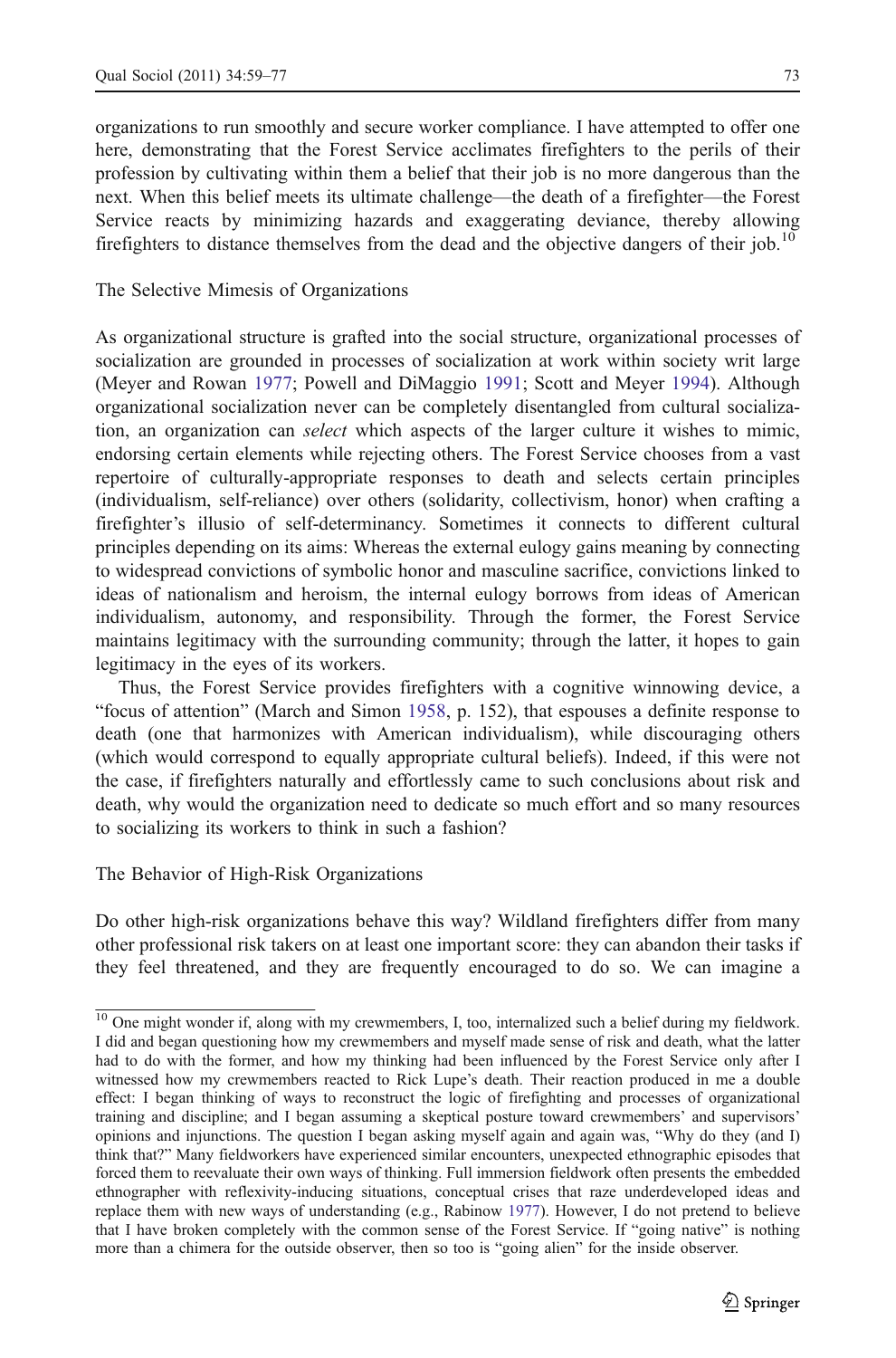continuum of control, so to speak, where on one end are astronauts and fighter pilots, who have very little agency in the face of danger and cannot survive without their machines, and on the other end are wildland firefighters who possess a high degree of control and can retreat if things start to go wrong. We can further imagine a continuum of professional dispositions mapped onto this continuum of control, ranging from a sense of powerlessness to an abundance of confidence in one's power to control one's own destiny.

But this logic assumes a robust correspondence between "actual" danger (or control) and perceptions of risk, a correspondence that several studies have disconfirmed (Douglas and Wildavsky [1982](#page-16-0); Heimer [1988\)](#page-17-0). If the illusio of self-determinancy is neither a normal psychological reaction to death nor something found only in those organizations where workers exert a high level of control (see Wolfe [1979\)](#page-18-0), then we should treat it as the direct and deliberate result of organizational socialization, and we should expect to find it endorsed by other high-risk organizations and informing the worldview of other professional risk takers.

Future studies should devote themselves to understanding how high-risk organizations successfully cultivate, condition, and motivate cadets and workers to expose themselves to deadly harm—and should go beyond the limitations of this study. This study relied on the case of the US Forest Service, concentrating specifically on the Elk River Firecrew; future studies should employ longitudinal methods that trace how processes of organizational socialization unfold over time (e.g., Van Maanen [1975\)](#page-17-0) or construct a comparative inquiry into different locations within a single organization or different high-risk organizations. Besides allotting its workers significant discretion in the face of danger, the Forest Service also differs from many high-risk organizations in that it is more or less insulated from production pressures, which can cause organizations to forfeit safety for profit (cf. Heimer [1988\)](#page-17-0). My findings would have been enriched, moreover, had I (a) interviewed firefighters who experienced firsthand the death of a fellow crewmember, as we might expect workers whose colleague is killed to respond differently than those who learn of a stranger's death, and (b) ascended the organizational ladder to investigate elite actors responsible for overseeing the process by which the Forest Service processes death, as questions such as who, exactly, truncates the fatality reports and for what reasons remain open. Future studies of high-risk organizations that investigate more heterogeneous settings—settings that include a number of women and workers plucked from different social positions—might discover more heterogeneous responses to organizational socialization than I did (cf. Hutter [2005;](#page-17-0) Nelkin and Brown [1984](#page-17-0)), just as they might conclude, with Burawoy [\(1979\)](#page-16-0), that organizations have the power to render similar a panoply of divergent dispositions.

## Unanticipated Consequences of Human-Error Approaches

What would happen if the Forest Service did not emphasize the incompetence of the dead? Social scientists long have criticized human-error approaches for obscuring "the complexities of interaction between humans, machines and organization" (Clarke and Short [1993](#page-16-0), p. 387) and for misdirecting our attention so that we end up "blaming the wrong people and the wrong factors" (Perrow [1999](#page-17-0) [1984], p. 4). I would like to push the point further by arguing that overemphasizing human error actually encourages organizational practices that may themselves contribute to system breakdowns. Proponents of human-error approaches fail to realize that the problems they purport to address actually are exacerbated by such approaches precisely because the latter necessarily emphasize and reinforce an organizational ethic of individualism.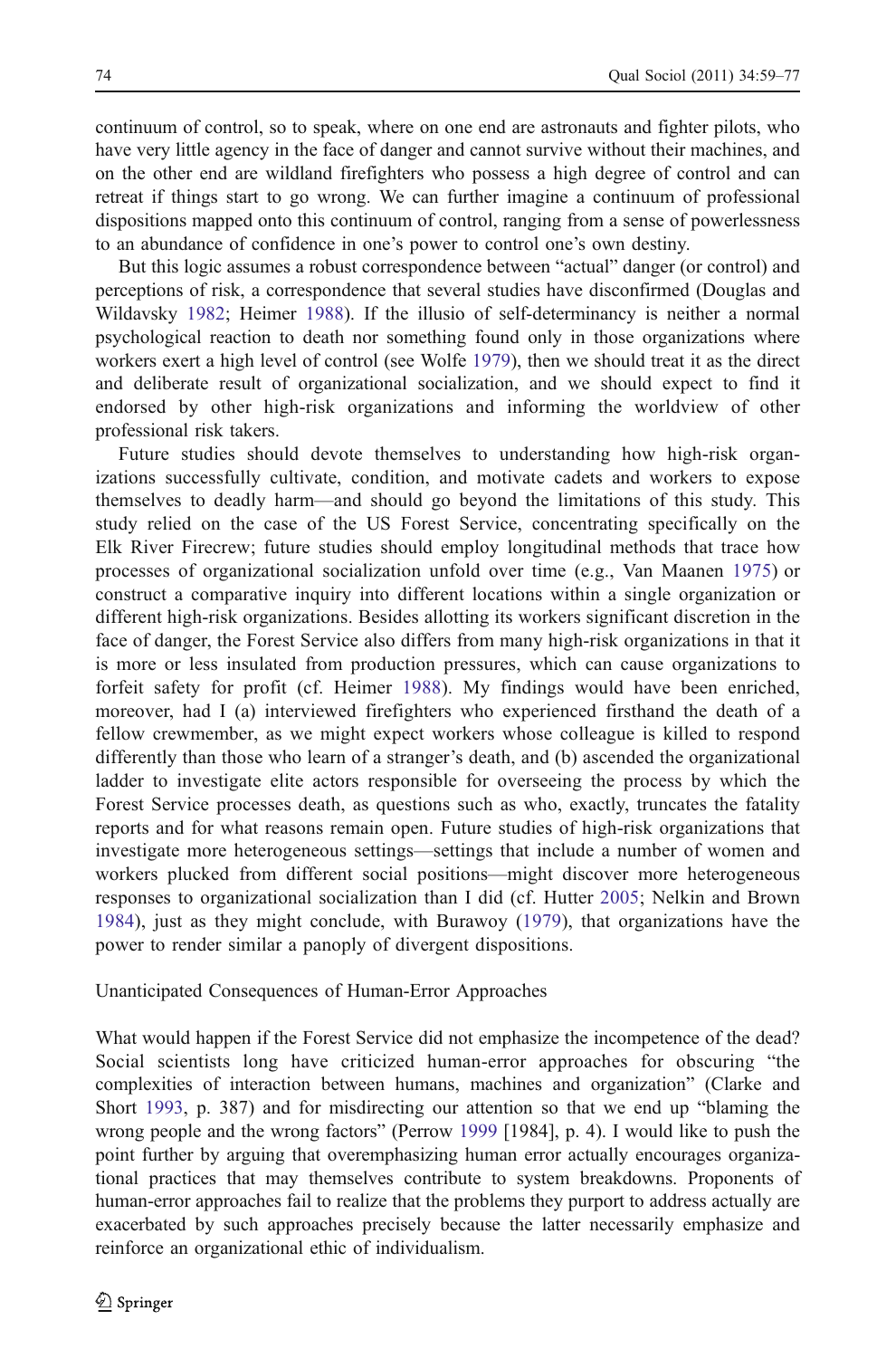<span id="page-16-0"></span>An ethic of individualism can lead to miscommunication, poor teamwork, a devaluation of leadership, and breakdowns in the chain of command. In fact, it has been identified as a leading cause of firefighting fatalities (Driessen 2002; Weick [1993](#page-17-0)). An organizational ethic of individualism, unknowingly supported by human-error approaches to accidents, increases the potential for serious accidents. This institutionalized irony is at work within the Forest Service. If the organization continues to stress the incompetence of the dead, it may be encouraging conditions that lead to entrapments and fatalities.<sup>11</sup> If high-risk organizations responded to death differently, attributing accidents to multiple causal factors (and communicating as much to their workers), they might begin to supplant an individualistic ethic with a collectivistic one that esteems collaboration and communication—an ethic that might make dangerous work safer.

Acknowledgements I thank Mustafa Emirbayer, Javier Auyero, and three anonymous reviewers for their useful feedback. Sections of this article have appeared in On the Fireline: Living and Dying with Wildland Firefighters (University of Chicago Press, 2007) as well as in "Des morts incompétents," Actes de la recherche en sciences sociales 165 (2006), pp. 8–27, both works by the author.

#### References

Bourdieu, P. (2000 [1997]). Pascalian meditations. Stanford: Stanford University Press.

Bourdieu, P. (2001 [1998]). Masculine domination. Stanford: Stanford University Press.

- Burawoy, M. (1979). Manufacturing consent: Changes in the labor process under monopoly capitalism. Chicago: University of Chicago Press.
- Burawoy, M., et al. (1991). *Ethnography unbound: Power and resistance in the modern metropolis.* Berkeley: University of California Press.

Bureau of Labor Statistics. (2005). Household data survey. Washington, DC: Bureau of Labor Statistics.

- Chetkovich, C. (1997). Real heat: Gender and race in the urban fire service. New Brunswick: Rutgers University Press.
- Clarke, L. (2005). Worst cases: Terror and catastrophe in the popular imagination. Chicago: University of Chicago Press.
- Clarke, L., & Short, J., Jr. (1993). Social organization and risk: Some current controversies. Annual Review of Sociology, 19, 372–99.

Coleman, J. (1974). Power and the structure of society. New York: Norton.

Desmond, M. (2007). On the fireline: Living and dying with wildland firefighters. Chicago: University of Chicago Press.

Douglas, M. (1986). Risk acceptability according to the social sciences. London: Routledge and Kegan Paul.

Douglas, M., & Wildavsky, A. (1982). Risk and culture: An essay on the selection of technical and environmental dangers. Berkeley: University of California Press.

Driessen, J. (2002). Crew cohesion, Wildland fire transition, and fatalities. Missoula: Forest Service Technology and Development Program.

Dwyer, T. (1991). Life and death at work: Workplace accidents as a case of socially produced error. New York: Plenum.

<sup>&</sup>lt;sup>11</sup> This is not necessarily a necessary evil, for organizational legitimacy need not come at the cost of marshalling a set of rules (impossible to obey in practice) as post mortem evidence of incompetence. Just as it is unreasonable to assign blame, in virtually every case, to fallen firefighters, it would be unreasonable, in the absence of such assignments, to criticize the Forest Service after every accident. There are times when it is the individual's fault, times when it is the organization's, and times, we must admit, when it makes the most sense to blame the very nature of firefighting itself. Perhaps organizational legitimacy is not such a fragile thing, especially in the case of an organization that has been amassing it for over 100 years. The Forest Service's legitimacy would not melt away if a collectivist ethic came to replace the current ethic of individualism. Although this shift could at times throw the Forest Service's own competence into question, is it not equally plausible that, should this shift result in a marked decrease of injuries and fatalities, more organizational legitimacy could be gained in the process?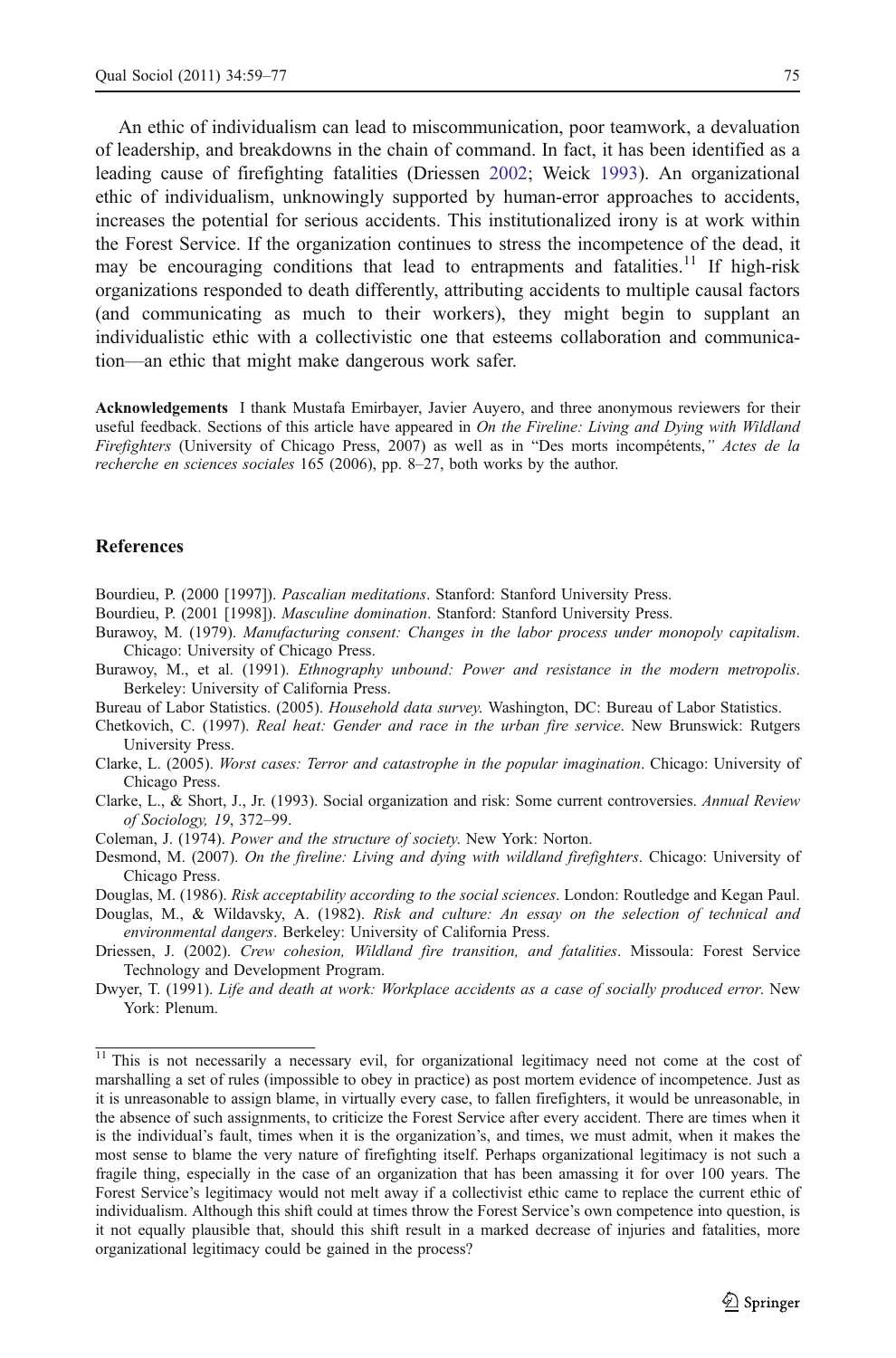<span id="page-17-0"></span>Geertz, C. (1983). Local knowledge. New York: Basic Books.

- Glaser, B., & Strauss, A. (1967). The discovery of grounded theory: Strategies for qualitative research. Hawthorne: Aldine de Gruyter.
- Goffman, E. (1967). Interaction ritual: Essays on face-to-face behavior. Garden City: Anchor Books.
- Goode, W. (1978). The celebration of heroes: Prestige as a social control system. Berkeley: University of California Press.
- Haas, J. (1972). Binging: Emotional control among high steel ironworkers. The American Behavioral Scientist, 16, 27–34.
- Haas, J. (1977). Learning real feelings: A study of high steel ironworkers' reactions to fear and danger. Sociology of Work and Occupations, 4, 147–70.
- Heimer, C. (1988). Social structure, psychology, and the estimation of risk. Annual Review of Sociology, 14, 491–519.
- Hutter, B. (2001). Regulation and risk: Occupational health and safety on the railways. New York: Oxford University Press.
- Hutter, B. (2005). "Ways of seeing": Understandings of risk in organizational settings. In B. Hutter & M. Power (Eds.), Organizational encounters with risk (pp. 67-91). Cambridge: Cambridge University Press.
- Kaufman, H. (1960). The forest ranger: A study in administrative behavior. Baltimore: Johns Hopkins University Press.
- Kimmel, M. (1994). Masculinity as homophobia: Fear, shame, and silence in the construction of gender identity. In H. Broad & M. Kaufman (Eds.), Theorizing masculinities (pp. 119-41). Thousand Oaks: Sage.
- Lyng, S. (2004). Edgework and the risk-taking experience. In S. Lyng (Ed.), *Edgework: The sociology of* risk-taking (pp. 3–14). New York: Routledge.
- Maclean, J. (1999). Fire on the mountain: The true story of the South Canyon fire. New York: William Morrow.
- Maclean, N. (1992). Young men and fire. Chicago: University of Chicago Press.
- Manning, P. (1971). Talking and becoming: A view of organizational socialization. In J. Douglas (Ed.), Understanding everyday life: Toward the reconstruction of sociological knowledge (pp. 239–56). London: Routledge and Kegan Paul.
- Manning, P. (1977). Police work: The social organization of policing. Cambridge: MIT.
- March, J., & Simon, H. (1958). Organizations. New York: Wiley.
- Meyer, J., & Rowan, B. (1977). Institutionalized organizations: Formal structures as myth and ceremony. American Journal of Sociology, 83, 340–63.
- Mills, C. W. (1940). Situated actions and vocabularies of motive. American Sociological Review, 5, 904-13.
- Nelkin, D., & Brown, M. (1984). Workers at risk: Voices from the workplace. Chicago: University of Chicago Press.
- Paap, K. (2006). Working construction: Why white working-class men put themselves—and the labor movement—in harm's way. Ithaca: Cornell University Press.
- Perrow, C. (1999 [1984]). Normal accidents: Living with high-risk technologies, Second edition. Princeton: Princeton University Press.
- Powell, W., & DiMaggio, P. (Eds.). (1991). The new institutionalism in organizational analysis. Chicago: University of Chicago Press.
- Rabinow, P. (1977). Reflections on fieldwork in Morocco. Berkeley: University of California Press.
- Roy, D. (1954). Efficiency and "the fix": Informal intergroup relations in a piecework machine shop. American Journal of Sociology, 60, 255–66.
- Scott, W. R., & Meyer, J. (1994). Institutional environments and organizations: Structural complexity and individualism. Thousand Oaks: Sage.
- Short, J., Jr. (1984). The social fabric at risk: Toward the sociological transformation of risk analysis. American Sociological Review, 49, 711–25.
- Simmel, G. (1959 [1991]). The adventurer. In K. Wolff (Ed.), Georg Simmel, 1858–1918, (pp. 243–58). Columbus: Ohio State University Press.
- U.S. Office of Personnel Management. (2004). Demographic profile of the federal workforce publication. Washington, DC: Office of Personnel Management.
- Van Maanen, J. (1975). Police socialization: A longitudinal examination of job attitudes in an urban police department. Administrative Science Quarterly, 20, 207–28.
- Vaughan, D. (1996). The Challenger launch decision: Risky technology, culture, and deviance at NASA. Chicago: University of Chicago Press.
- Vaughan, D. (1997). Targets for firefighting safety: Lessons form the challenger tragedy. Wildfire, 6, 29–40.
- Wacquant, L. (2004). *Body and soul: Notebooks of an apprentice boxer*. New York: Oxford University Press.
- Weick, K. (1993). The collapse of sensemaking in organizations: The Mann Gulch Disaster. Administrative Science Quarterly, 38, 628–52.